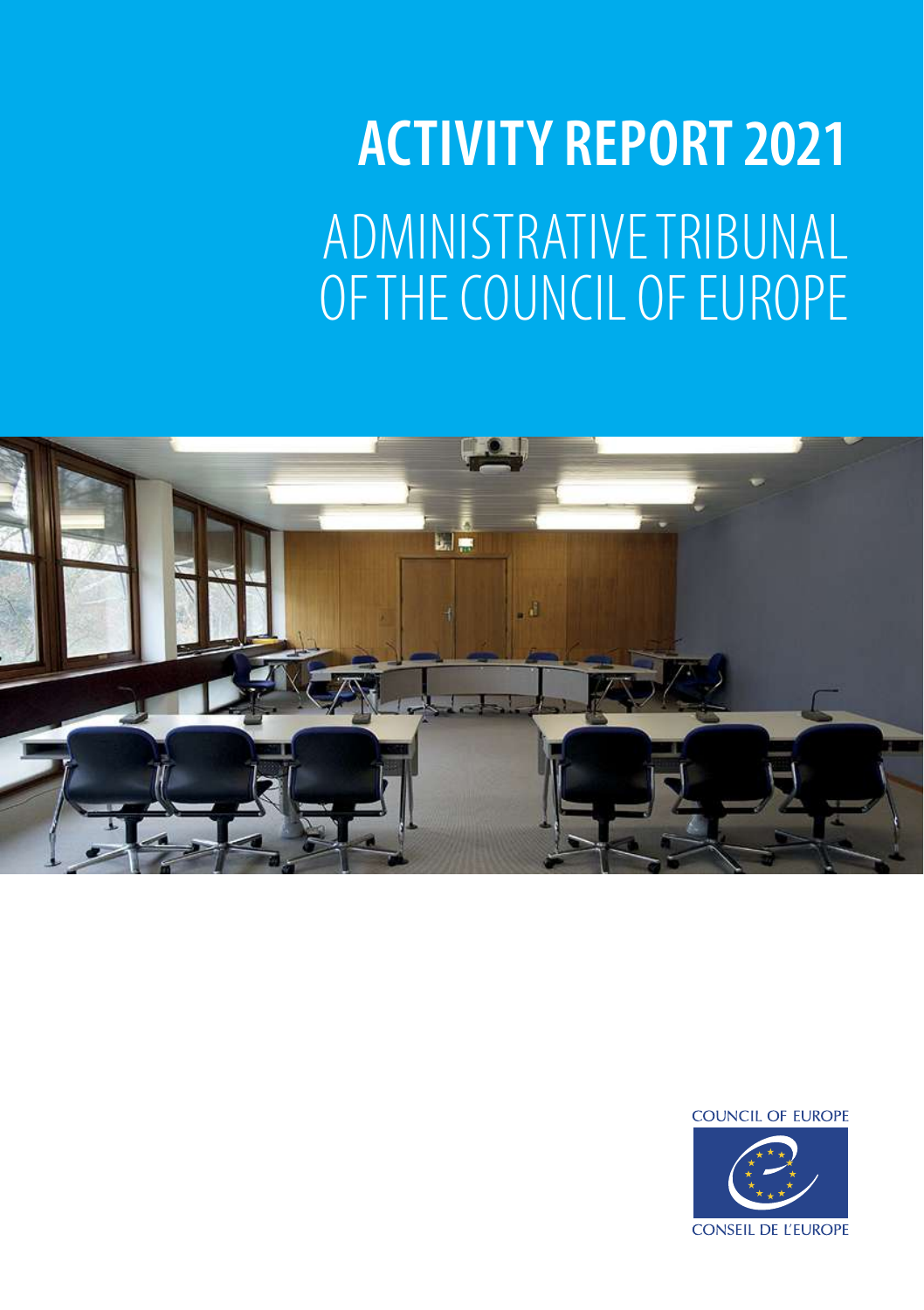# **ACTIVITY REPORT 2021**

ADMINISTRATIVE TRIBUNAL OF THE COUNCIL OF EUROPE

Council of Europe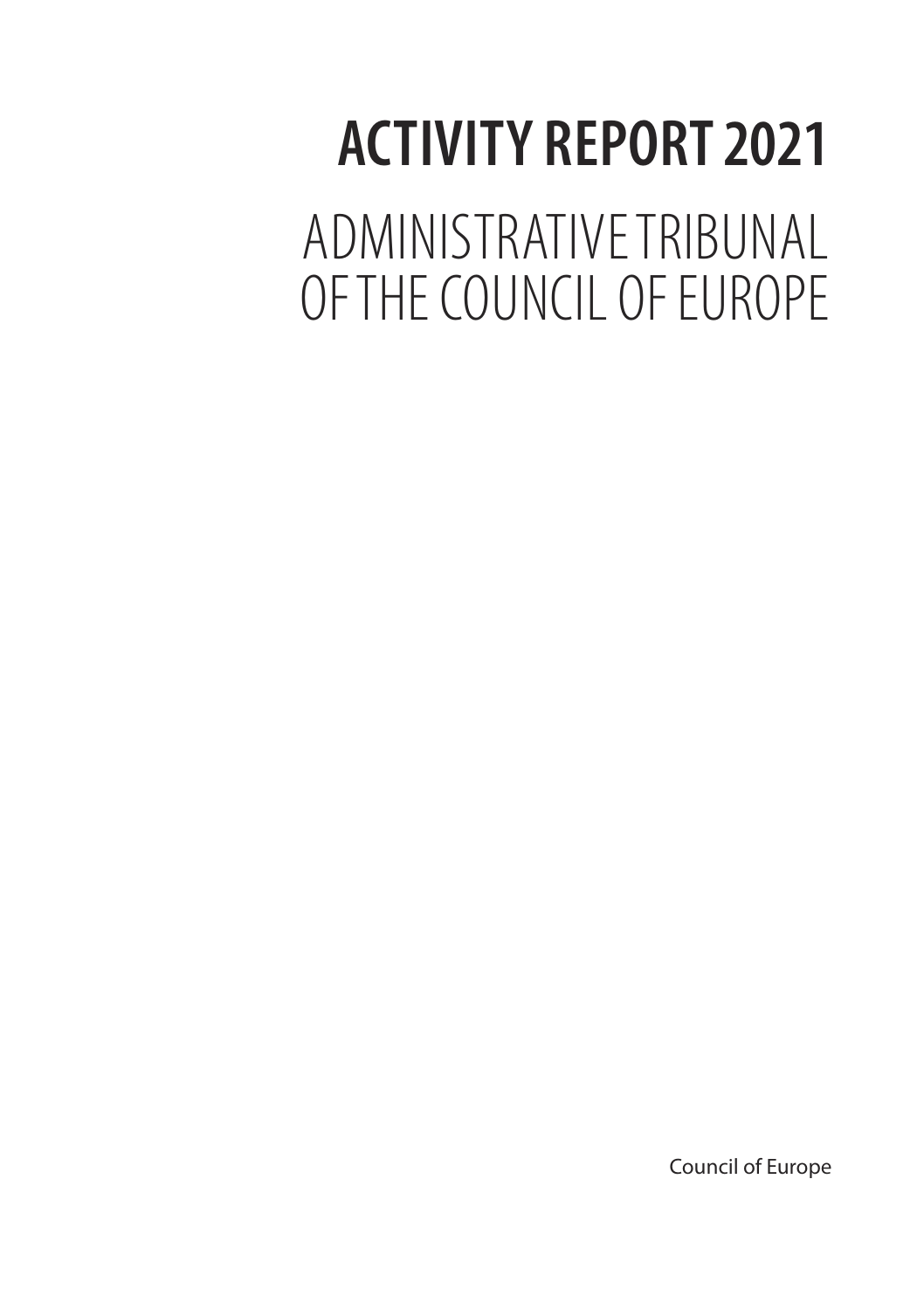#### French edition:

#### *Rapport d'activités 2021*

The reproduction of extracts (up to 500 words) is authorised, except for commercial purposes as long as the integrity of the text is preserved, the excerpt is not used out of context, does not provide incomplete information or does not otherwise mislead the reader as to the nature, scope or content of the text. The source text must always be acknowledged as follows "© Council of Europe, year of the publication". All other requests concerning the reproduction/translation of all or part of the document, should be addressed to the Directorate of Communications, Council of Europe (F-67075 Strasbourg Cedex or publishing@coe.int). All other correspondence concerning this document should be addressed to the Registry of the Administrative Tribunal.

Cover design and layout: Documents and Publications Production Department (DPDP), Council of Europe

Photo Cover: Council of Europe

This publication has not been copy-edited by the DPDP Editorial Unit to correct typographical and grammatical errors.

© Council of Europe, June 2022 Printed at the Council of Europe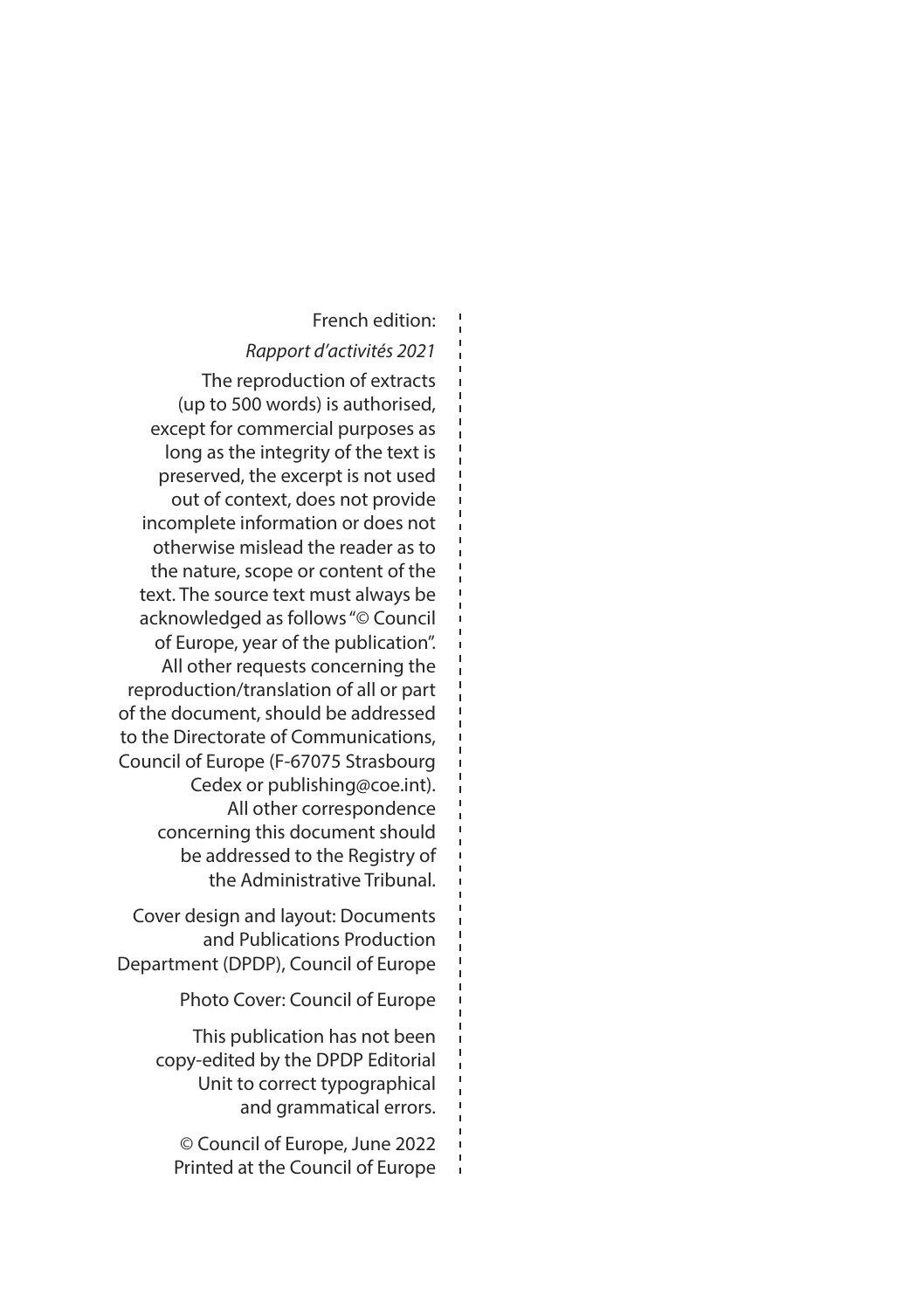### **Contents**

| <b>INTRODUCTION</b>                                                                          | 5                 |
|----------------------------------------------------------------------------------------------|-------------------|
| Disputes concerning the Council of Europe and the Council of Europe<br>Development Bank      | 5                 |
| Disputes concerning organisations affiliated to the Administrative Tribunal                  | 7                 |
| <b>ADMINISTRATIVE COMPLAINTS</b>                                                             | 8                 |
| Within the Council of Europe                                                                 | 8                 |
| Within the Council of Europe Development Bank                                                | 9                 |
| Within affiliated organisations                                                              | 9                 |
| <b>ADVISORY COMMITTEE ON DISPUTES OF THE COUNCIL OF EUROPE</b>                               | 10                |
| Composition                                                                                  | 10                |
| <b>CONCILIATION IN AFFILIATED ORGANISATIONS</b>                                              | $12 \overline{ }$ |
| <b>Conciliators and Deputy Conciliators</b>                                                  | 12                |
| Conciliation in affiliated organisations                                                     | 12                |
| <b>ADMINISTRATIVE TRIBUNAL</b>                                                               | 13                |
| Composition                                                                                  | 13                |
| Organisational measures                                                                      | 14                |
| Cases dealt with                                                                             | 14                |
| Decisions                                                                                    | 15                |
| Orders ruling on applications for a stay of execution                                        | 17                |
| Other orders and decisions                                                                   | 17                |
| Appeals registered                                                                           | 18                |
| <b>APPENDICES</b>                                                                            | 20                |
| Appendix 1 - List of decisions delivered in 2021                                             | 20                |
| Appendix 2 – List of orders ruling on applications for a stay of execution issued<br>in 2021 | 22                |
| Appendix 3 – List of appeals registered in 2021                                              | 22                |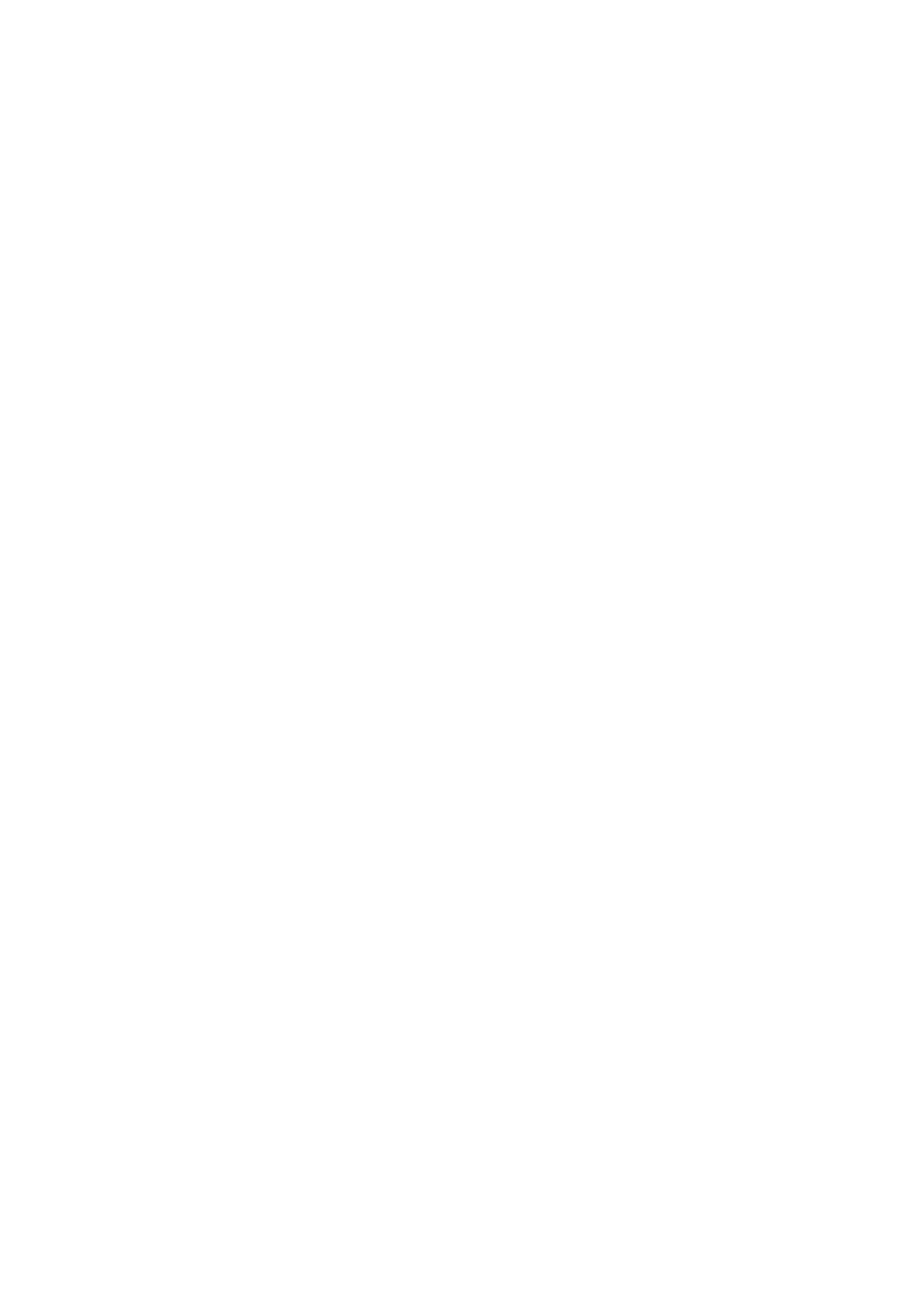## **Introduction**

<span id="page-5-0"></span>**T** his report is the 10th report outlining the activities of the Administrative Tribunal of the Council of Europe (hereinafter "the Administrative Tribunal"). It covers the period from 1 January to 31 December 2021.

For this period, the report provides a statistical overview of:

- ► administrative complaints lodged with the Council of Europe and the Council of Europe Development Bank;
- ► the activities of the Advisory Committee on Disputes at the Council of Europe and the Council of Europe Development Bank;
- ► complaints and conciliation procedures within the international organisations that have recognised the jurisdiction of the Tribunal<sup>1</sup> (hereinafter "organisations affiliated to the Administrative Tribunal") and
- $\triangleright$  appeals and other applications lodged with the Administrative Tribunal.

#### **Disputes concerning the Council of Europe and the Council of Europe Development Bank**

At the Council of Europe and the Council of Europe Development Bank, staff disputes are governed by [Articles 59 to 61](https://search.coe.int/Pages/result_details.aspx?ObjectId=0900001680781c12) of the Council of Europe Staff Regulations, which make up PART VII: Disputes.<sup>2</sup> No additional provisions have been adopted on examination of administrative complaints. The Advisory Committee on Disputes does not have a set of statutes, and its rules of procedure were laid down by the Secretary General in Rule No. 1062 (2001), amended by [Rule No. 1200](https://publicsearch.coe.int/Pages/result_details.aspx?ObjectId=0900001680781d61) (2004). In the Tribunal's case, Part VII is supplemented by the Statute of the Administrative Tribunal ([Appendix XI to the Staff Regulations](https://search.coe.int/Pages/result_details.aspx?ObjectId=090000168078189c)) and by the [Rules of Procedure](https://www.coe.int/en/web/tribunal/rules-of-procedure) which the Tribunal adopted. For the Development Bank of the Council of Europe, these texts apply in the version adopted by the Council of Europe if the Bank has not adopted [changes](https://www.coe.int/en/web/tribunal/staff-regulations-of-the-council-of-europe-development-bank) to be applied to the Bank.

<sup>1.</sup> International organisations: Central Commission for the Navigation of the Rhine (CCNR), Hague Conference on Private International Law (HCCH) and Intergovernmental Organisation for International Carriage by Rail (OTIF).

<sup>2.</sup> New Staff Regulations were adopted by the Committee of Ministers on 22 September 2021 (see CM/Res(2021)6). They are due to come into force on 1 January 2023. The description of the applicable procedures in this report reflects the Staff Regulations in force in 2021 and so does not take into account the changes introduced by the new Staff Regulations.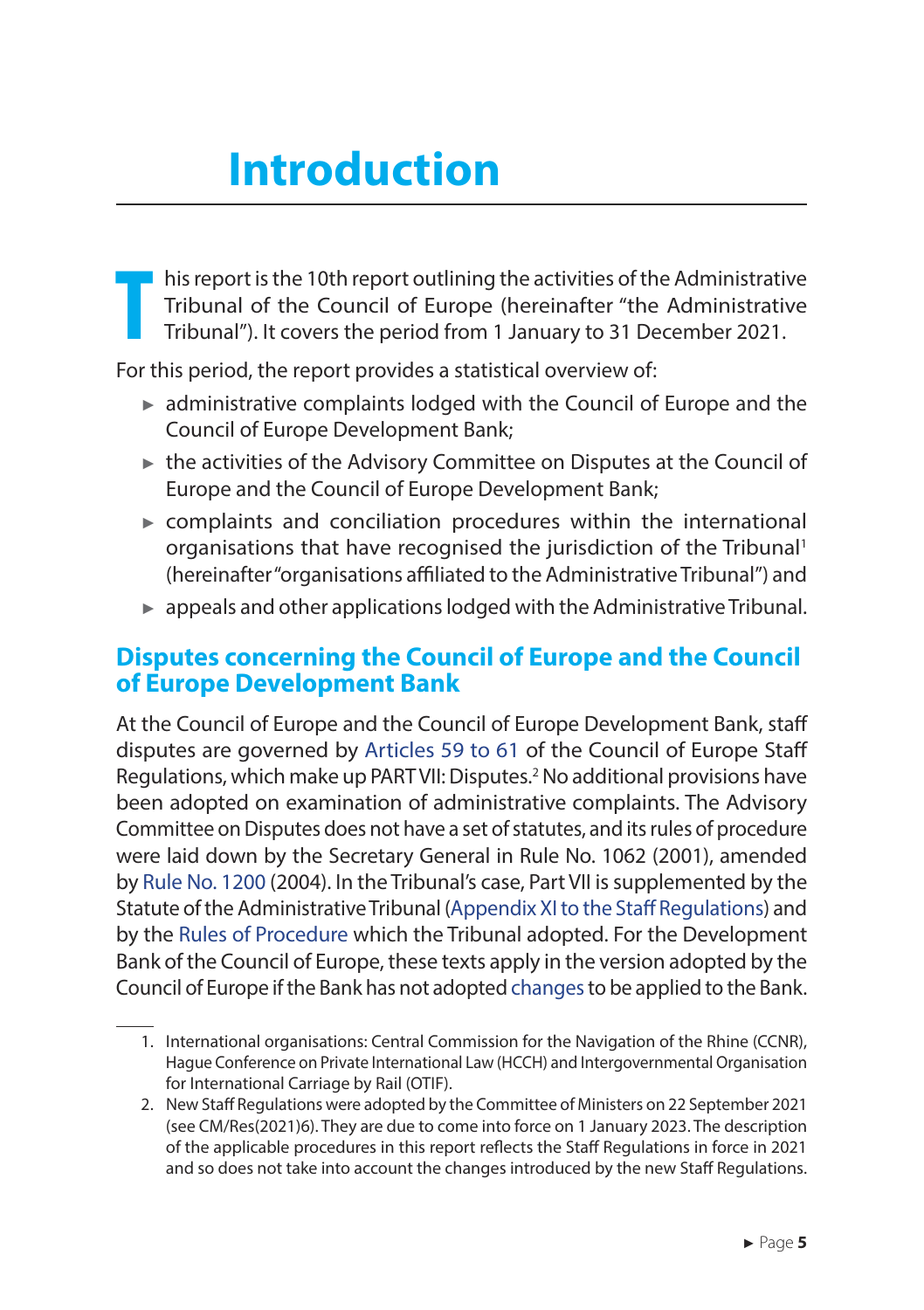Without going into full details here, it is worth pointing out that any person (whether a serving staff member, a former staff member or a person claiming through them – Article 59, paragraph 8, letters (a) and (b), of the Staff Regulations) wishing to challenge an administrative act adversely affecting them must file an administrative complaint within 30 days. The complaint is made to the Secretary General (or the Governor of the Development Bank when it is an administrative measure by the bank that is involved), who decides whether or not to accept it.<sup>3</sup> Specific provisions apply to the Staff Committees of the Council of Europe and of the Bank, as well as to staff and external candidates who participate in recruitment procedures (letters (c) and (d) of the same provision).

When the complaint is lodged by a Council of Europe staff member, the complainant can request that the Advisory Committee on Disputes draw up a reasoned opinion before the Secretary General takes his/her decision. The aforesaid Committee formulates its opinion within one year from the date of submission (Article 59.5 of the Staff Regulations). Until 19 March 2021,<sup>4</sup> a staff member who had lodged a complaint concerning a measure by the Bank could also refer the matter to the Advisory Committee. In that case, the committee included two members of the bank's staff, one of whom was appointed by the Governor and the other elected by the bank's staff in the same manner as for election of the bank's staff committee. These two members replaced, respectively, the second member appointed by the Secretary General and the second member elected by the Council of Europe staff. The composition of the Advisory Committee on Disputes is set out in part III of this report.

The Secretary General or the Governor has 30 days to take a decision on the administrative complaint. If there is no decision within that period it means that the complaint has been implicitly rejected.

<sup>3.</sup> By its [decision 28 April 2015](https://rm.coe.int/appeals-nos-548-553-2014-clelia-cucchetti-rondanini-and-others-v-secre/1680770174) in appeals Nos. 548-553/2014 – *Clelia CUCCHETTI RONDANINI and others v. Secretary General,* the Tribunal, ruling on the admissibility of appeals of candidates who had not been admitted to the recruitment competition, did not accept the amendment introduced by the Organisation after a previous decision of the Tribunal (see paragraphs 61 to 64 of the decision).

<sup>4.</sup> With effect from 19 March 2021, the Advisory Committee on Disputes for the Development Bank has been abolished and a conciliation mechanism introduced whereby the Governor can propose that a staff member who has lodged an administrative complaint reach an amicable settlement before a Conciliation Board, chaired by a person outside the Bank (see Resolution 1627(2021) of the Bank's Administrative Council). At the time of publication of this report, Mr Philippe Vorreux had been appointed Chair of the Conciliation Board, and the other members were in the process of being appointed.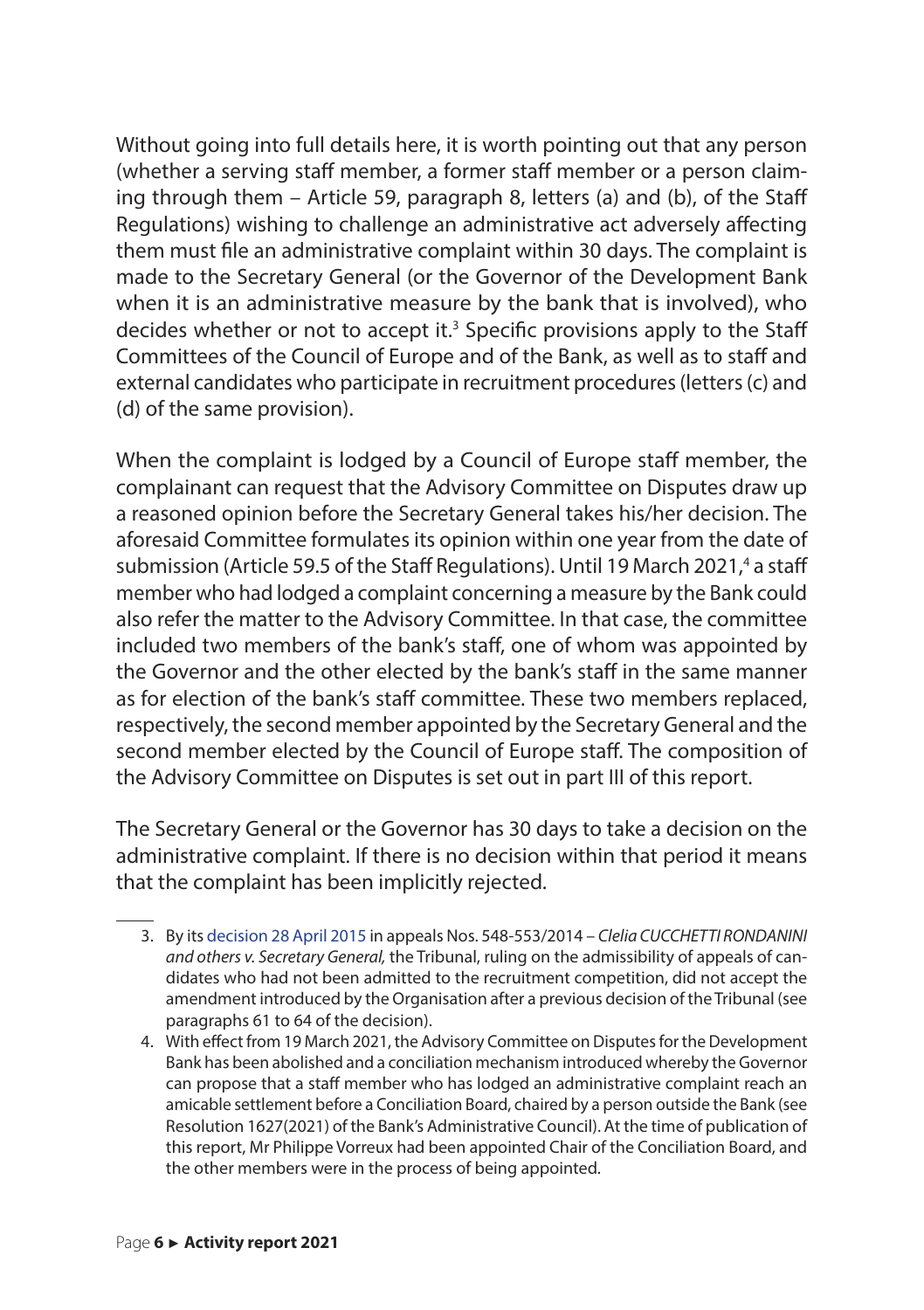<span id="page-7-0"></span>When the Secretary General or Governor has taken their decision, the complainant can, within 60 days, lodge an appeal with the Administrative Tribunal if dissatisfied with the decision. Any appeal lodged without going through the preliminary stage of the administrative complaint would be thrown out for non-compliance with the rules of procedure.

The Tribunal's decision is not appealable and is binding on the parties as soon as it is delivered.

#### **Disputes concerning organisations affiliated to the Administrative Tribunal**

Since the amendment made in June 2014<sup>5</sup> to [Article 15 of the Tribunal's Statute](https://www.coe.int/en/web/tribunal/statute), Appendix XI to the Staff Regulations, the jurisdiction of the Administrative Tribunal may be extended to cover disputes between international governmental organisations other than the Council of Europe and their respective officials.

Pursuant to this provision, the jurisdiction of the Tribunal has been extended to include cases involving staff of three international organisations other than the Council of Europe:

- ► [the Central Commission for the Navigation of the Rhine \(CNNR\)](https://www.coe.int/en/web/tribunal/ccnr);
- ► [the Hague Conference on Private International Law \(HCCH\);](https://www.coe.int/en/web/tribunal/hcch)
- ► [the Intergovernmental Organisation for International Carriage by Rail](https://www.coe.int/en/web/tribunal/otif) [\(OTIF\)](https://www.coe.int/en/web/tribunal/otif).

Under the agreements concluded with these organisations, provisions specific to the organisation concerned apply to the phase prior to the referral to the Tribunal, for which the Chair of the Tribunal is nevertheless responsible for appointing a Conciliator and a Deputy Conciliator.

The conciliators' secretariat is provided by the Tribunal's Registry.

<sup>5.</sup> See [Resolution CM/Res2014\(4\)](https://search.coe.int/cm/Pages/result_details.aspx?ObjectId=09000016805c5969) of the Committee of Ministers.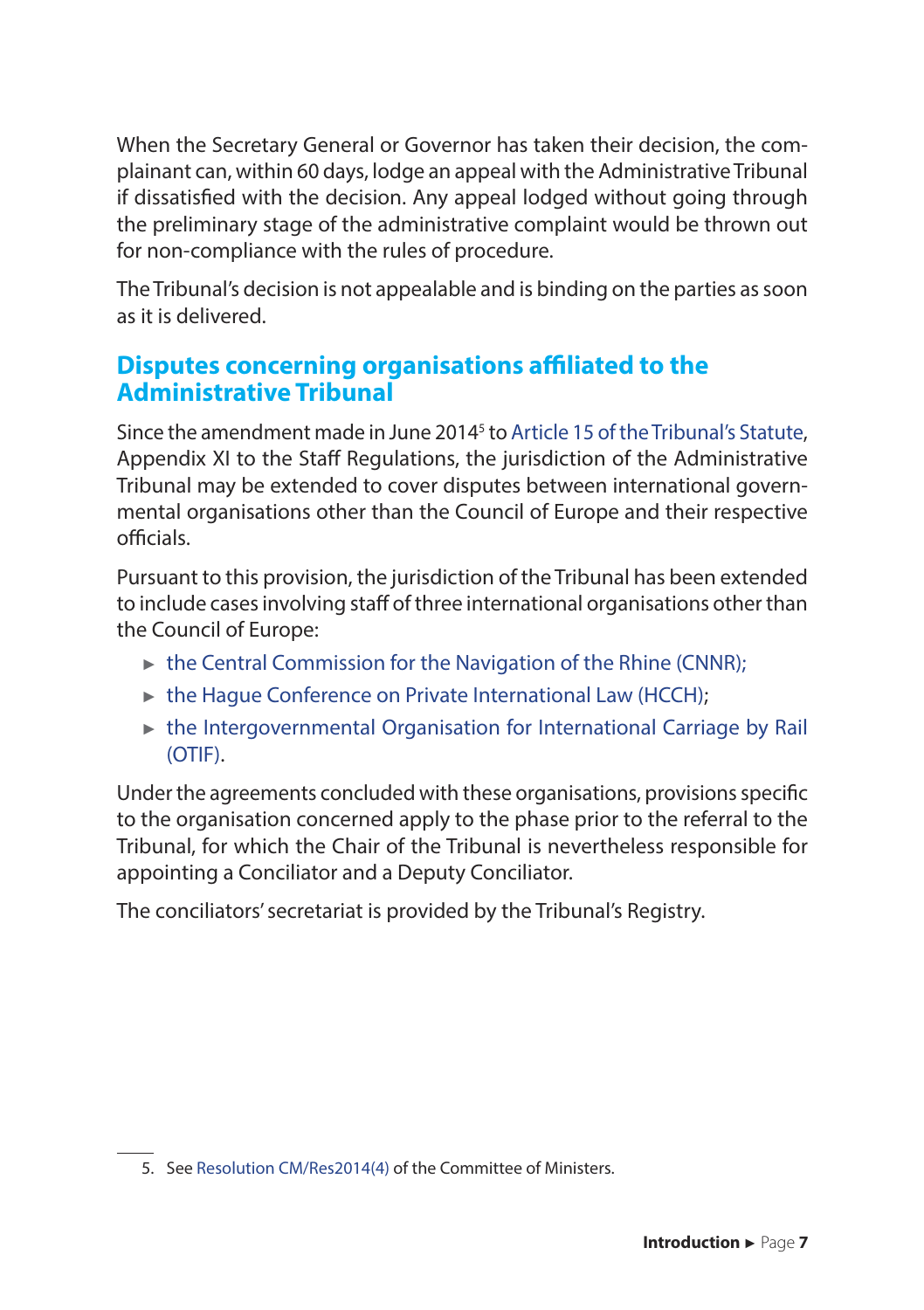## <span id="page-8-0"></span>**Administrative complaints**

#### **Within the Council of Europe<sup>6</sup>**

The Legal Advice and Litigation Department of the Directorate of Legal Advice and Public International Law is responsible for replying, on the Secretary General's behalf, to administrative complaints lodged under Article 59 of the Staff Regulations.

In 2021, 55 administrative complaints were lodged on the dates indicated below, of which two were accepted and 53 were rejected.

The requests made in these complaints were as follows:

- ► Two requests to annul decisions not to allow an applicant to take part in an internal competition (6 January and 9 February 2021);
- $\blacktriangleright$  Request to annul the results obtained in the written tests of an external recruitment procedure (18 February 2021);
- $\blacktriangleright$  Request to annul the decision refusing to promote a staff member to grade A3 (2 March 2021);
- ► Request to annul the decision not to renew the fixed-term contract of a staff member and to deny their request for protection in their official capacity (3 March 2021);
- ► Two requests to annul decisions not to place candidates on the reserve list drawn up following external recruitment procedures (9 March and 26 April 2021);
- $\blacktriangleright$  Request to annul the decision not to allow a staff member to engage in a secondary activity (25 March 2021);
- $\triangleright$  Two requests to annul decisions not to allow an applicant to take part in an external recruitment procedure (27 May and 24 June 2021);
- $\blacktriangleright$  Request to annul the decision to terminate the employment of a staff member at the end of the probationary period (15 October 2021);
- $\blacktriangleright$  Request to annul the decision not to select an applicant following an internal competition (18 October 2021);

<sup>6.</sup> Information in this section of the report has been provided by the Legal Advice and Litigation Department of the Directorate of Legal Advice and Public International Law of the Council of Europe.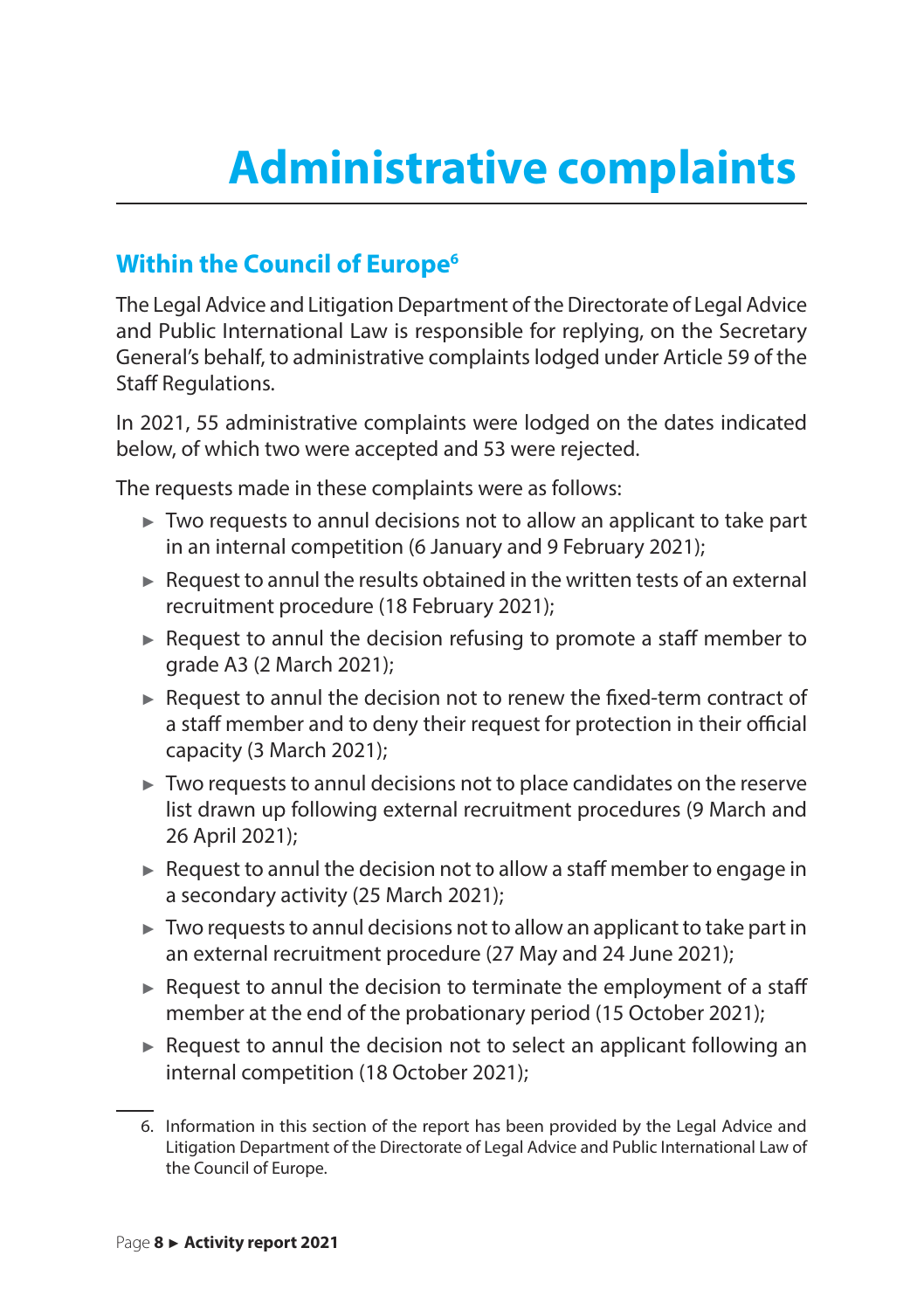- <span id="page-9-0"></span>► Eight requests to annul the Secretary General's proposal that the Committee of Ministers apply the affordability clause and award the 2022 salary adjustment only partially (24-26 November 2021);
- ► 33 requests to annul the Secretary General's proposal that the Committee of Ministers apply the affordability clause and award the 2022 salary adjustment only partially. The complainants, based in Ankara, also claimed that their salaries were too low, particularly in view of the very high inflation rate in Turkey (25 November – 7 December 2021);
- $\blacktriangleright$  Two requests to annul decisions not to renew fixed-term contracts (3) and 20 December 2021).

#### **Within the Council of Europe Development Bank<sup>7</sup>**

The Development Bank's legal advice service – the Office of the General Counsel – is responsible for replying, on the Governor's behalf, to administrative complaints filed under Article 59 of the Staff Regulations.

No administrative complaints were lodged in 2021.

#### **Within affiliated organisations<sup>8</sup>**

No administrative complaints were filed in 2021 with regard to the affiliated organisations (CCNR, HCCH and OTIF).

<sup>7.</sup> Information in this section of the report has been provided by the Bank's Office of the General Counsel.

<sup>8.</sup> Information in this section of the report has been provided by the Tribunal Registry after consultation with the legal departments of the affiliated organisations mentioned.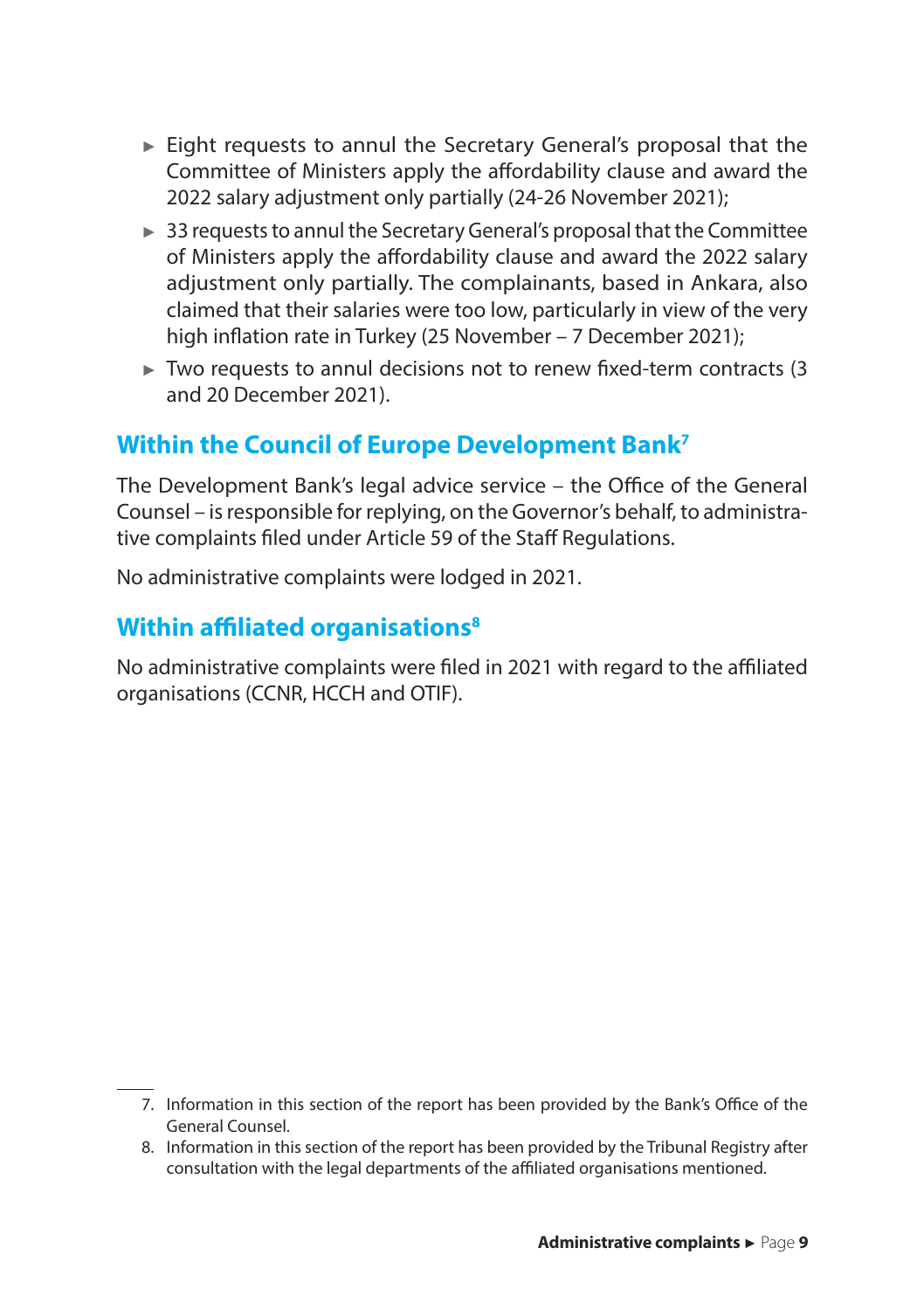## <span id="page-10-0"></span>**Advisory Committee on disputes of the Council of Europe**

#### **Composition**

The composition of the Council of Europe's Advisory Committee on Disputes changed during the period covered by this report.

Until October 2021:

| Chair               | Ms Ulrika Flodin-Janson                                                                            |
|---------------------|----------------------------------------------------------------------------------------------------|
| <b>Full Members</b> | Ms Ulrika Flodin-Janson<br>Mr Hallvard Gorseth<br>Mr Gaël Martin-Micallef<br>Mr Yves Winisdoerffer |
| Substitutes         | Ms Catherine Du-Bernard Rochy<br>Mr Nicola Daniele Cangemi<br>Ms Françoise Kempf                   |

Ms Flodin-Janson, Mr Gorseth, Ms Du-Bernard Rochy and Mr Cangemi were appointed by the Secretary General.

Mr Martin-Micallef, Mr Winisdoerffer and Ms Kempf were elected by the Council of Europe staff.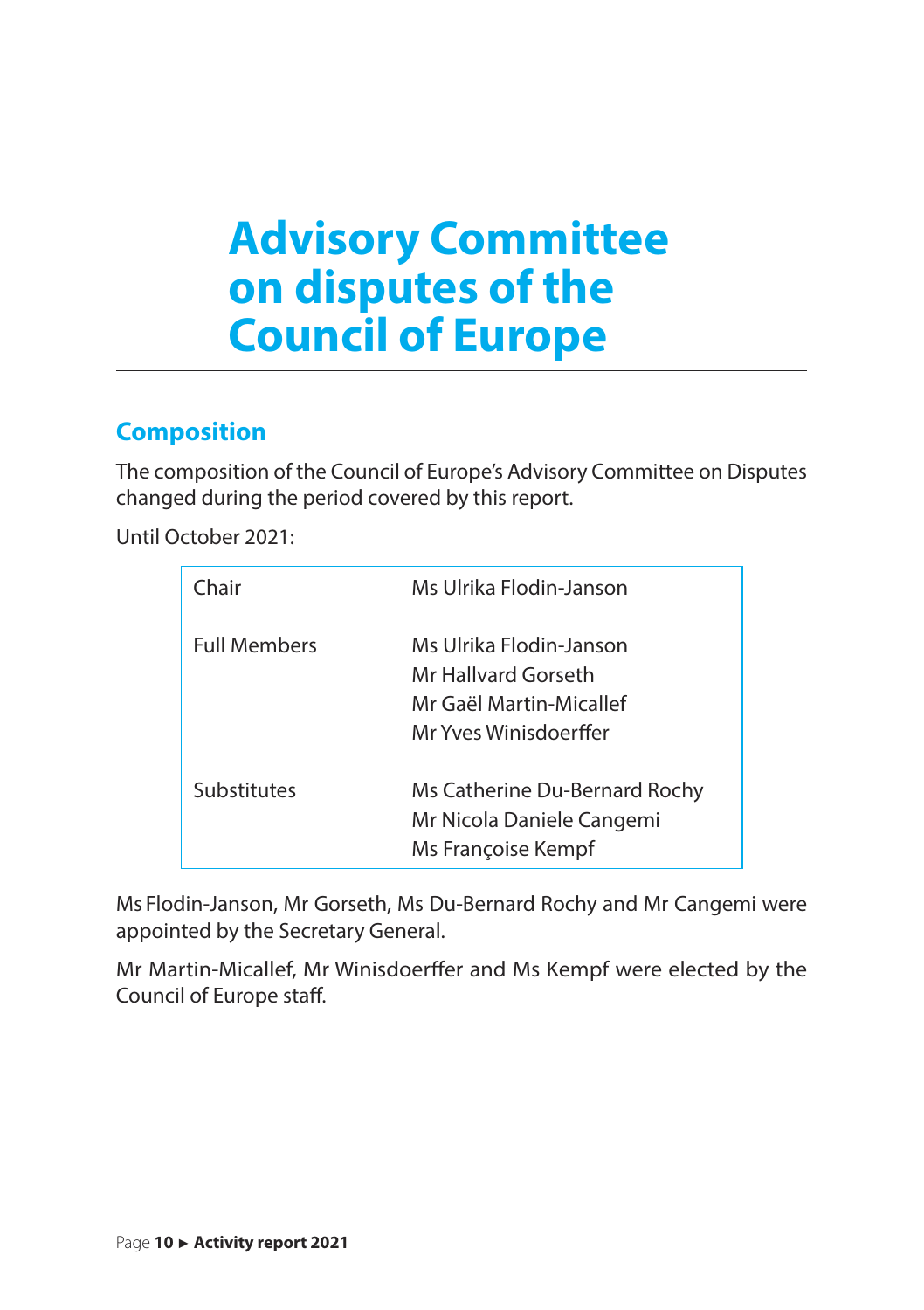From October 2021:

| Chair               | Ms Ulrika Flodin-Janson       |
|---------------------|-------------------------------|
| <b>Full Members</b> | Ms Ulrika Flodin-Janson       |
|                     | Mr Hallvard Gorseth           |
|                     | Mr Yves Winisdoerffer         |
|                     | Ms Françoise Kempf            |
| Substitutes         | Ms Catherine Du-Bernard Rochy |
|                     | Mr Nicola Daniele Cangemi     |
|                     | Ms Tatiana Trussevits         |
|                     | Mr Emmanuel Simonet           |

Ms Flodin-Janson, Mr Gorseth, Ms Du-Bernard Rochy and Mr Cangemi were appointed by the Secretary General.

Mr Winisdoerffer, Ms Kempf, Ms Trussevits and Mr Simonet were elected by the Council of Europe staff.

The committee was assisted by two joint secretaries, Ms Pamela McCormick and Mr Sonmez Ozturk.

Cases dealt with

The Committee delivered no opinions in 2021 and did not receive any complaints.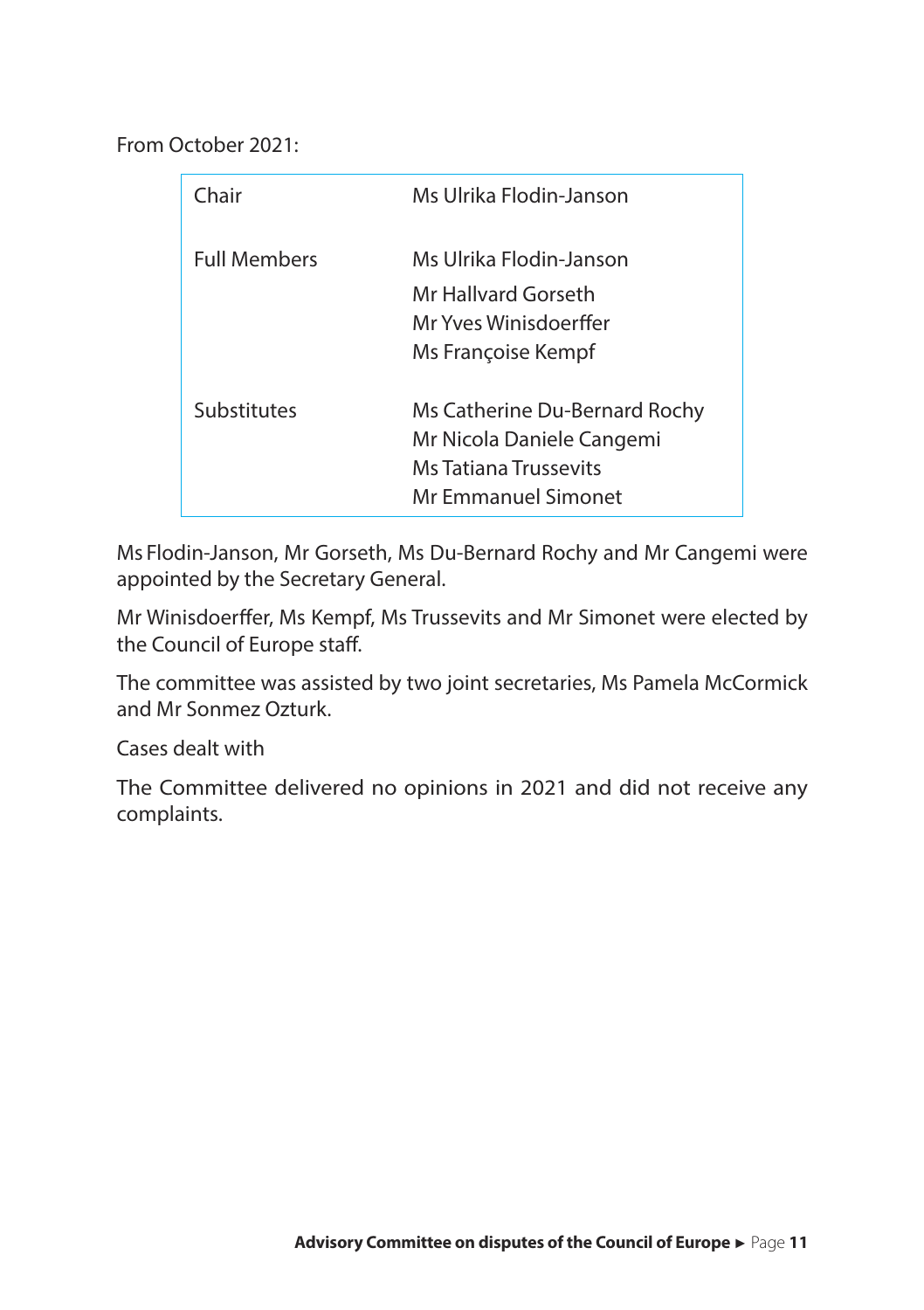## <span id="page-12-0"></span>**Conciliation in affiliated organisations**

#### **Conciliators and Deputy Conciliators**

The terms of reference of the Conciliator and Deputy Conciliator for CCNR, HCCH and OTIF, appointed in April 2018 by the Chair of the Administrative Tribunal, ended during the reporting period:

- ► Mr Thomas Laker, Conciliator for HCCH and Deputy Conciliator for CCNR and OTIF, resigned after being elected as a judge of the Tribunal with effect from 1 April 2021;
- ► Ms Mireille Heers, Conciliator for CCNR and OTIF, and Deputy Conciliator for HCCH, resigned on 13 May 2021.

The Chair of the Tribunal appointed two new Conciliators/Deputy Conciliators to replace them:

- ► Mr Helmut Buss was appointed on 10 May 2021 as Conciliator for HCCH and as Deputy Conciliator for CCNR and OTIF;
- ► Ms Mirka Dreger was appointed on 17 December 2021 as Conciliator for CCNR and OTIF and as Deputy Conciliator for HCCH.
- ► Mr Buss and Ms Dreger shall remain in office for the remainder of their predecessors' term, i.e. until 2 April 2023.

#### **Conciliation in affiliated organisations**

An application for conciliation concerning CCNR was sent to the Tribunal's Registry on 6 May 2021. The conciliation procedure culminated in the signing of an agreement putting an end to the dispute on 21 December 2021.

The proceedings related to the non-renewal of a fixed-term contract and a harassment complaint.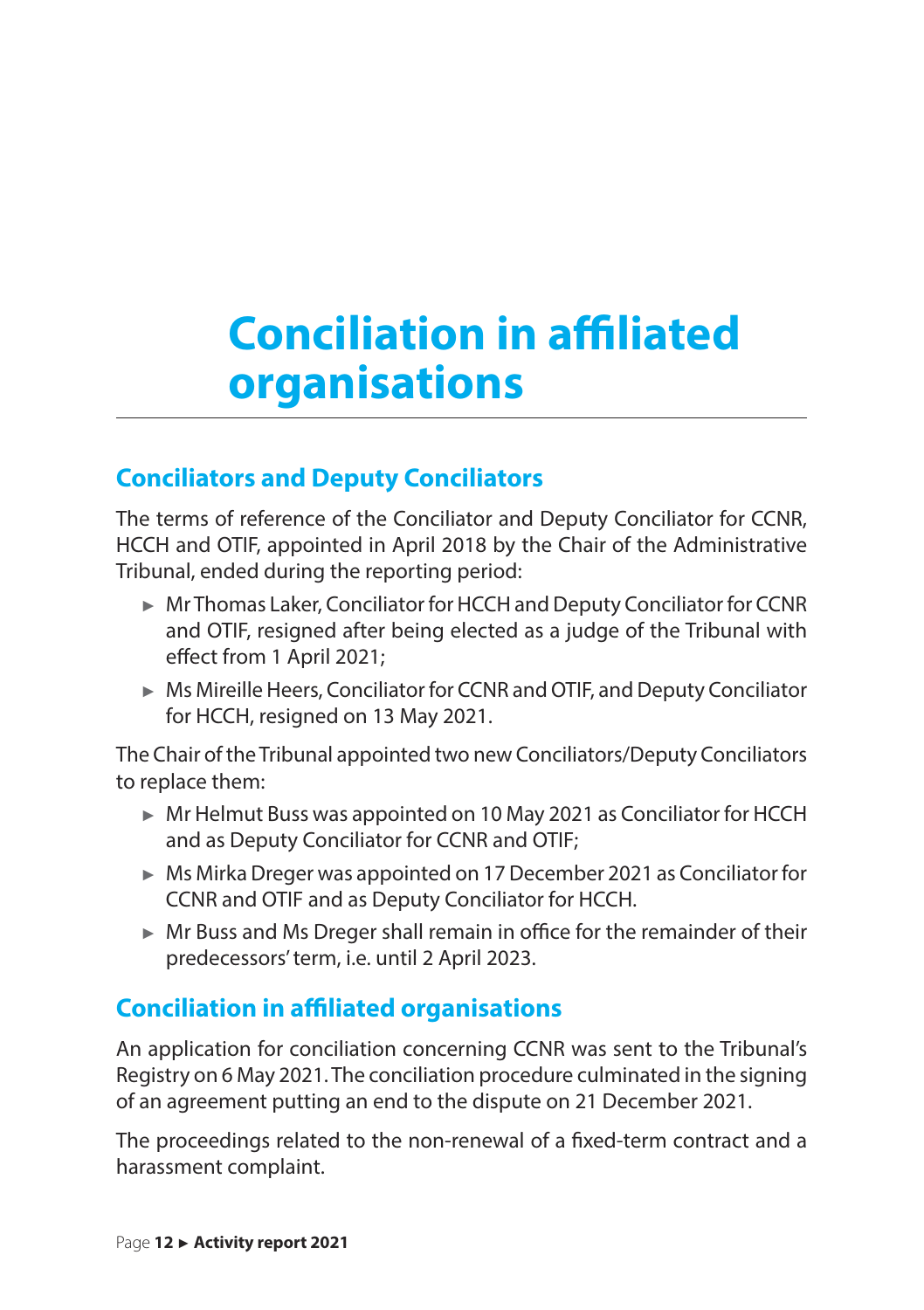## <span id="page-13-0"></span>**Administrative Tribunal**

#### **Composition**

On 31 March 2021, the term of office of the Tribunal judges who had been appointed in 2018 reached the end of the three years provided for in Article 1, paragraph 2, of the Tribunal's Statute.

Up until then, the composition of the Tribunal had been as follows:

| Chair         | Ms Nina Vajić             | (Croatia) |
|---------------|---------------------------|-----------|
| Deputy Chair  | Mr András Baka            | (Hungary) |
| Judges        | Ms Françoise Tulkens      | (Belgium) |
|               | Mr Christos Vassilopoulos | (Greece)  |
| Deputy judges | Ms Lenia Samuel           | (Cyprus)  |
|               | Mr Osman Hazir            | (Turkey)  |

On 17 March 2021, the Committee of Ministers elected the new judges and deputy judges of the Administrative Tribunal. Previously, on 1 February 2021, the European Court of Human Rights had taken the decision to renew the term of office of the Chair and Deputy Chair.

From 1 April 2021, the Tribunal was composed as follows:

| Chair         | Ms Nina Vajić             | (Croatia) |
|---------------|---------------------------|-----------|
| Deputy Chair  | Mr András Baka            | (Hungary) |
| Judges        | Ms Lenia Samuel           | (Cyprus)  |
|               | Mr Thomas Laker           | (Germany) |
| Deputy judges | Ms Françoise Tulkens      | (Belgium) |
|               | Mr Christos Vassilopoulos | (Greece)  |

The Tribunal was assisted by a Registrar (Ms Christina Olsen) and a Deputy Registrar (Mr Dmytro Tretyakov) appointed with effect from 1 March 2021. Mr Tretyakov replaced Ms Eva Hubalkova, Deputy Registrar until 31 December 2020.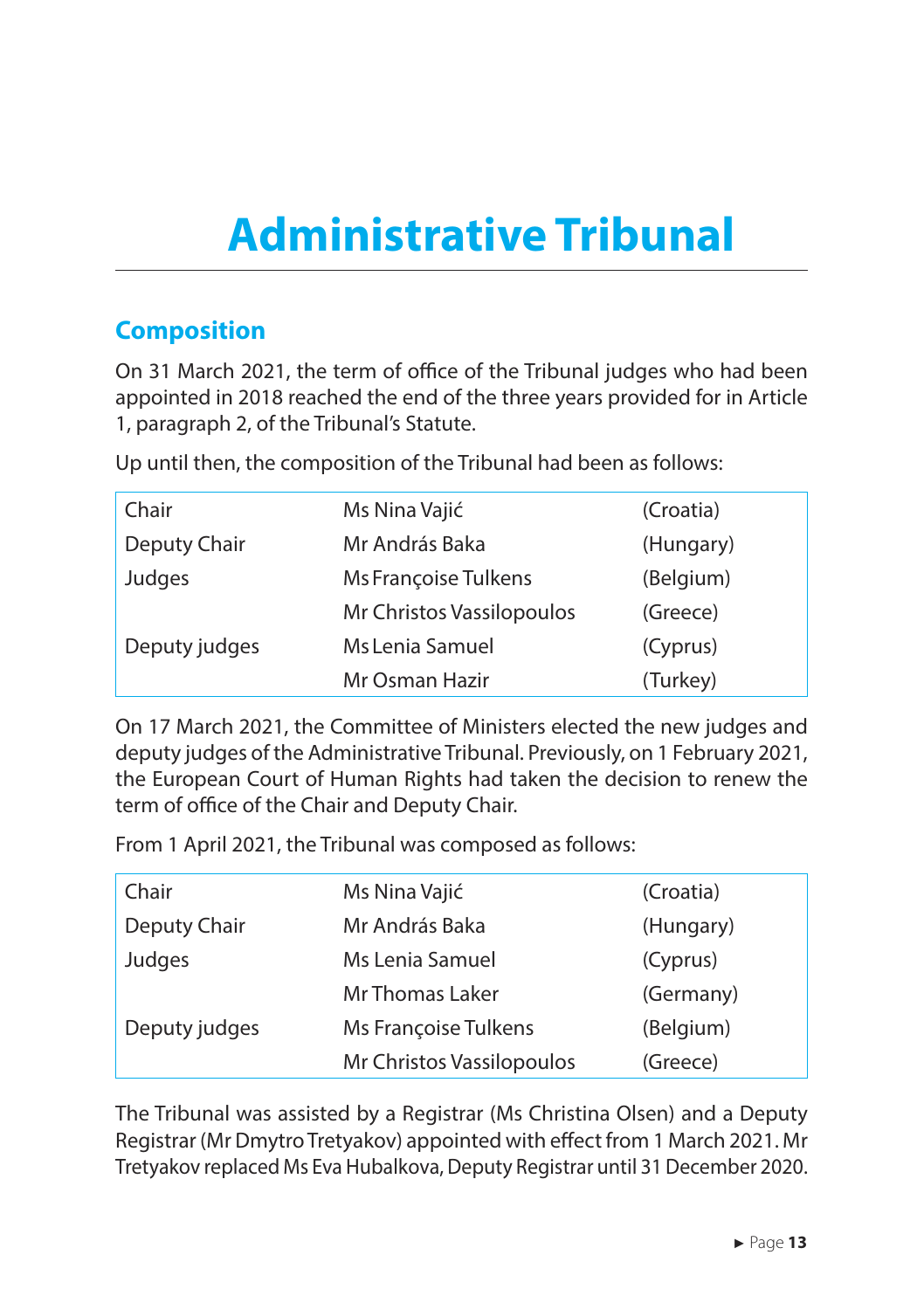<span id="page-14-0"></span>It should be noted that the Registry has a permanent post of registrar. The deputy-registrar duties, however, continue to be performed by a permanent staff member with other duties within the Organisation (in this case, the Registry of the European Court of Human Rights).

In 2021, the Registry staff also included an administrative support assistant (Ms Anna Regard), a part-time administrative assistant (Ms Flore Chaboisseau) and, from 22 February 2021, a part-time assistant providing temporary backup (Ms Léa De Barros).

The Registry also benefited from the input of stagiaires participating in the Council of Europe's official internship programme. It accordingly hosted Ms Marie-Charlotte Ehret, from 1 March to 31 July, for the first session of the official programme, and Ms Salomé Agénie from 1 September 2021 for the second session.

The Registry also hosted a study visitor, Ms Séréna Ortigosa, from 12 July to 10 September 2021.

#### **Organisational measures**

On 14 January 2021, using her powers under Rule 42 of the Tribunal's Rules of Procedure, the Chair decided to maintain the organisational measures that had been introduced from March 2020 in response to the COVID-19 crisis.

The Chair had decided that, for the period during which precautionary measures remained in force at the Council of Europe, the date of lodging of appeals would be that of the electronic dispatch of a duly completed appeal form and its appendices. It was up to the appellant (or their representative) either to send the documents dispatched electronically by registered letter or to deposit them at the Registry as soon as possible and without adding any changes.

The Chair decided that the same procedure should apply when lodging requests for stay of execution.

In 2021, Tribunal sessions were held by videoconference. Tribunal hearings were also held by videoconference open to the public following prior registration with the Registry.

As at 31 December 2021, these measures were still in effect.

#### **Cases dealt with**

In 2021, the Tribunal had 4 ordinary sessions and 4 extraordinary meetings, adding up to 16 working days. It held 7 hearings – one of which was held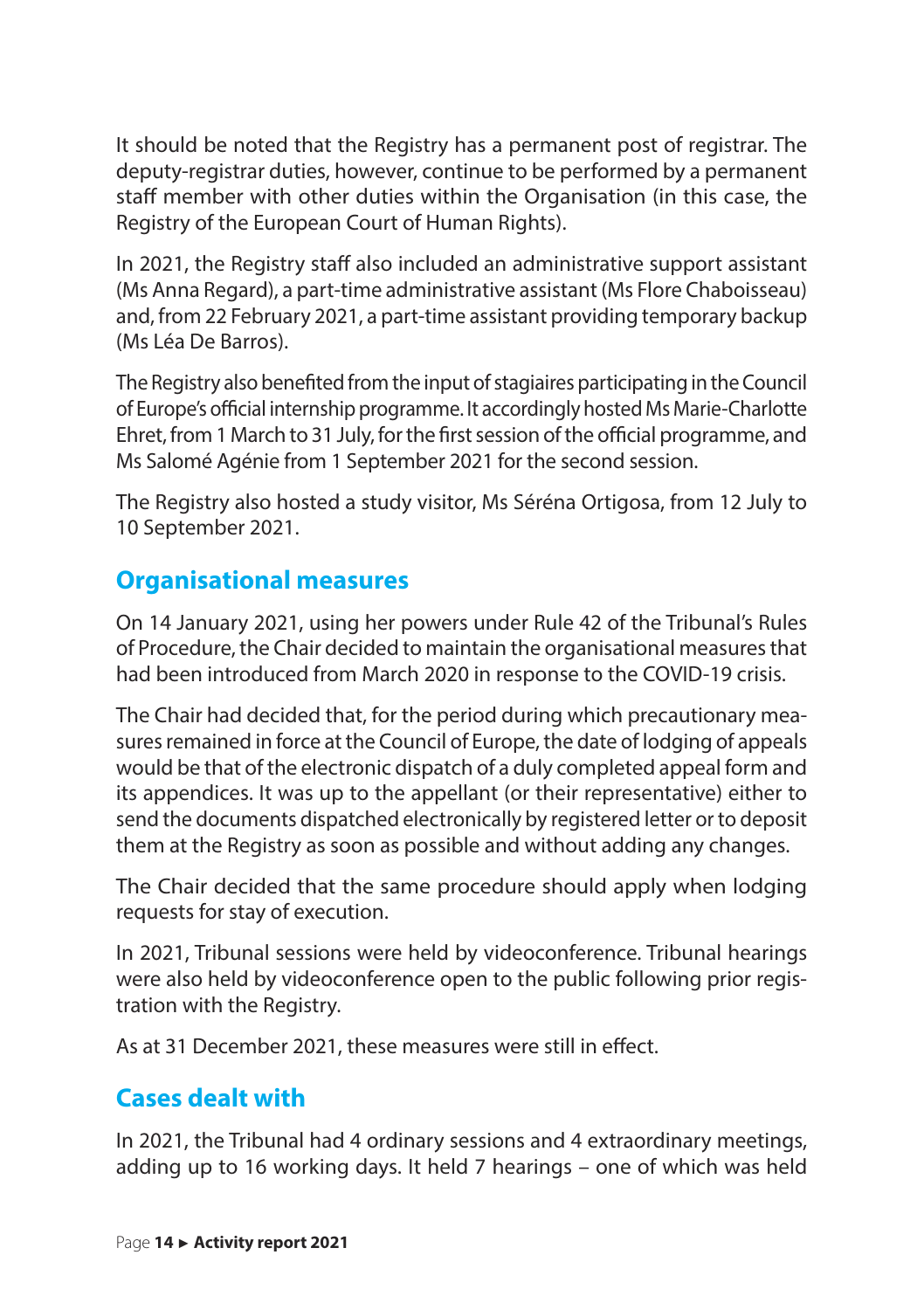<span id="page-15-0"></span>in camera – at which it considered 9 appeals. Two appeals were considered without a hearing on the decision of the Chair, at the request of the parties.

#### **Decisions**

In 2021, the Tribunal delivered 12 decisions on 32 appeals.

In 2016, 2017, 2018, 2019 and 2020, it delivered 5, 2, 7, 13 and 11 decisions respectively.



#### **Number of decisions delivered**

The decisions delivered in 2021 on the dates indicated below dealt with the following matters:

- a) Requests to annul the amendment of the method of adjustment of pensions paid under the Co-ordinated Pension Scheme (20 April 2021, [Appeals Nos. 640/2020-644/2020, 646/2020-648/2020 – John PARSONS](https://rm.coe.int/appeals-nos-640-644-2020-646-648-2020-john-parsons-v-and-others-and-ap/1680a29fef) [\(V\) and others v. Secretary General](https://rm.coe.int/appeals-nos-640-644-2020-646-648-2020-john-parsons-v-and-others-and-ap/1680a29fef) and [Appeals Nos. 649/2020, 652/2020-](https://rm.coe.int/appeals-nos-640-644-2020-646-648-2020-john-parsons-v-and-others-and-ap/1680a29fef) [660/2020 and 664/2020 – Nathalie VERNEAU \(II\) and others v. Secretary](https://rm.coe.int/appeals-nos-640-644-2020-646-648-2020-john-parsons-v-and-others-and-ap/1680a29fef) [General](https://rm.coe.int/appeals-nos-640-644-2020-646-648-2020-john-parsons-v-and-others-and-ap/1680a29fef));
- b) Request to annul the decision not to grant effective protection to a staff member claiming to be the victim of harassment (15 January 2021, [Appeal No. 645/2020 – Riccardo PRIORE \(II\) v. Secretary General of the](https://rm.coe.int/appeal-no-645-2020-riccardo-priore-ii-v-secretary-general-of-the-counc/1680a259df) [Council of Europe](https://rm.coe.int/appeal-no-645-2020-riccardo-priore-ii-v-secretary-general-of-the-counc/1680a259df));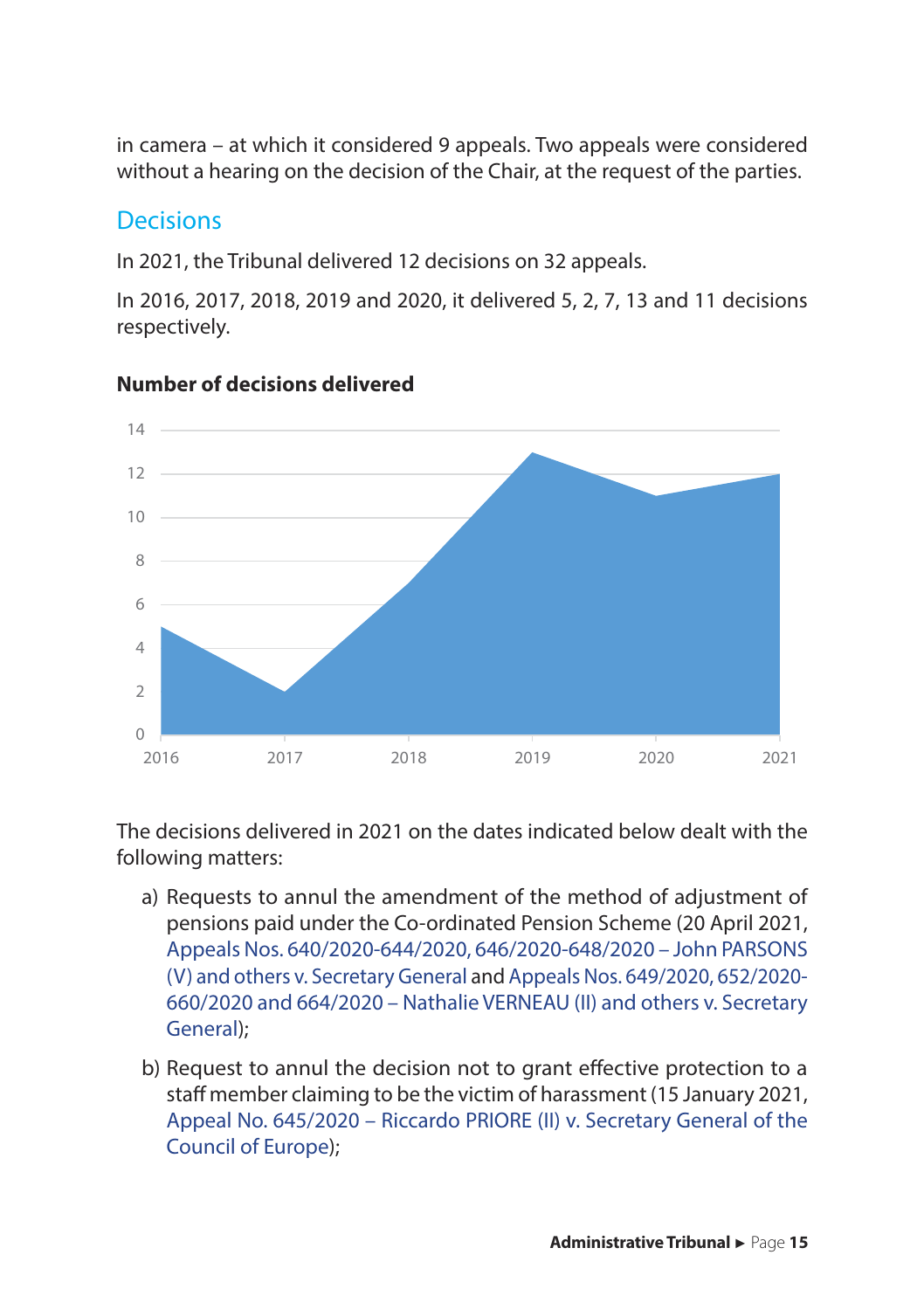- c) Request to annul a partially satisfactory appraisal (12 February 2021, [Appeal No. 650/2020 – Youlia LEVERTOVA v. Governor of the Council of](https://rm.coe.int/appeal-no-650-2020-youlia-levertova-v-governor-of-the-council-of-europ/1680a1e072)  [Europe Development Bank\)](https://rm.coe.int/appeal-no-650-2020-youlia-levertova-v-governor-of-the-council-of-europ/1680a1e072);
- d) Request to annul the downgrading of a staff member for disciplinary reasons (13 July 2021, [Appeal No. 651/2020 – B v. Secretary General\)](https://rm.coe.int/appeal-n-651-2020-b-v-secretary-general-annulment-of-a-disciplinary-me/1680a335cb);
- e) Requests to annul the decision on the reimbursement of the tax adjustment paid in 2018 to pensioners residing in France (27 April 2021, [Appeal](https://rm.coe.int/appeals-nos-661-2020-and-662-2020-ulrich-bohner-vii-and-antonella-cagn/1680a2ffa8)  [No. 661-662/2020 – Ulrich BOHNER \(VII\) and Antonella CAGNOLATI](https://rm.coe.int/appeals-nos-661-2020-and-662-2020-ulrich-bohner-vii-and-antonella-cagn/1680a2ffa8)  [v. Secretary General\)](https://rm.coe.int/appeals-nos-661-2020-and-662-2020-ulrich-bohner-vii-and-antonella-cagn/1680a2ffa8);
- f) Request to annul the decision not to place a candidate on the reserve list drawn up following an external recruitment procedure (12 February 2021, [Appeal No. 665/2020 – Ilknur YUKSEK \(II\) v. Secretary General\)](https://rm.coe.int/appeal-no-665-2020-ilknur-yuksek-ii-v-secretary-general-of-the-council/1680a17018);
- g) Requests to set aside the amount of compensation awarded for damage suffered as victims of harassment (22 March 2021, [Appeals Nos. 666-](https://rm.coe.int/appeals-nos-666-and-667-2020-vincente-dalvy-and-maria-ochoa-llido-v-se/1680a3436f) [667/2020 – Vincente DALVY and Maria OCHOA-LLIDO v. Secretary General](https://rm.coe.int/appeals-nos-666-and-667-2020-vincente-dalvy-and-maria-ochoa-llido-v-se/1680a3436f));
- h) Request to annul the decision not to recruit a former staff member for the second phase of a project on which she had been employed in the first phase (24 June 2021, [Appeal No. 668/2020 – Tanja KALOVSKA ROUSSOU](https://rm.coe.int/appeal-no-668-2020-tanja-kalovska-roussou-v-secretary-general-discrimi/1680a2f223)  [v. Secretary General\)](https://rm.coe.int/appeal-no-668-2020-tanja-kalovska-roussou-v-secretary-general-discrimi/1680a2f223);
- i) Request to annul the decision not to select the candidature of a staff member following an internal competition (24 June 2021, [Appeal No. 669/2020](https://rm.coe.int/appeal-no-669-2020-mourad-rouabaa-v-secretary-general-of-the-council-o/1680a34374)  [– Mourad ROUABAA \(I\) v. Secretary General](https://rm.coe.int/appeal-no-669-2020-mourad-rouabaa-v-secretary-general-of-the-council-o/1680a34374));
- j) Request to annul the decision to rectify the scale applicable to the calculation of a pensioner's pension as a result of her change of country of residence (21 October 2021, [Appeal No. 670/2020 – Irène WEIDMANN](https://rm.coe.int/appeal-no-670-2020-irene-weidmann-ii-v-secretary-general-/1680a4abdd)  [\(II\) v. Secretary General](https://rm.coe.int/appeal-no-670-2020-irene-weidmann-ii-v-secretary-general-/1680a4abdd));
- k) Request to annul the decision to terminate employment at the end of a probationary period (21 October 2021, [Appeal No. 671/2020 – Laurence](https://rm.coe.int/appeal-no-671-2020-laurence-nectoux-v-secretary-general-of-the-council/1680a56156)  [NECTOUX v. Secretary General](https://rm.coe.int/appeal-no-671-2020-laurence-nectoux-v-secretary-general-of-the-council/1680a56156));
- l) Request to annul the decision not to grant the education allowance to a staff member (21 October 2021, [Appeal No. 671/2020 – Irena Alicja](https://rm.coe.int/appeal-no-672-2020-irena-alicja-kowalczyk-kedziora-v-secretary-general/1680a4a956)  [KOWALCZYK-KEDZIORA v. Secretary General\)](https://rm.coe.int/appeal-no-672-2020-irena-alicja-kowalczyk-kedziora-v-secretary-general/1680a4a956).

The list of decisions appears in Appendix 1.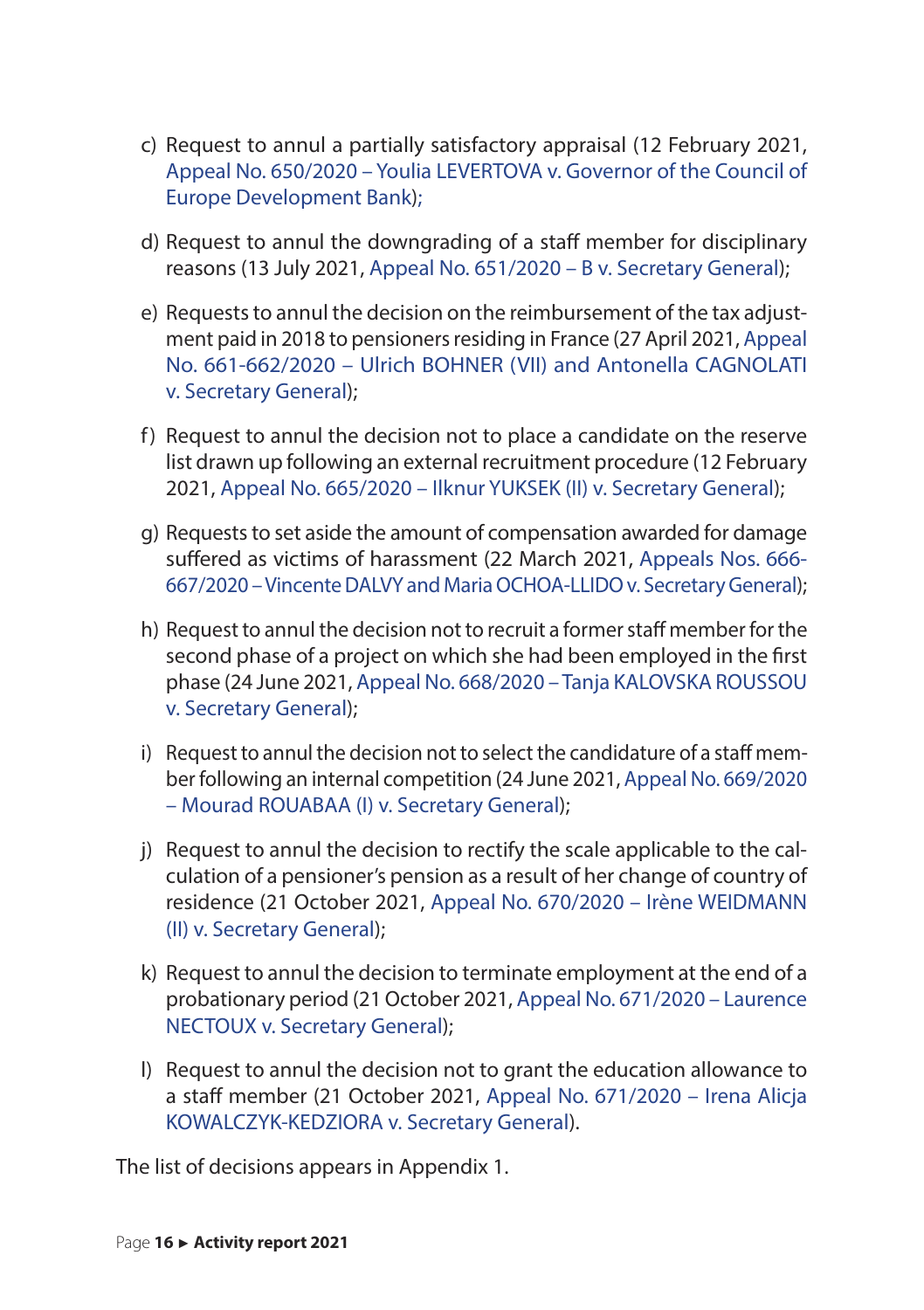#### <span id="page-17-0"></span>Orders ruling on applications for a stay of execution

In 2021, the Chair of the Tribunal delivered 5 orders concerning 5 requests to stay the execution of an administrative decision pending determination of an administrative complaint (Article 59.9 of the Staff Regulations). In one case, the Chair accepted the withdrawal of the request and in the four other cases, the requests were rejected.

In 2016, 2017, 2018, 2019 and 2020, the Chair dealt with 2, 3, 4, 1 and 7 requests for stays of execution respectively.



#### **Orders issued on requests for stays of execution**

The requests ruled upon in 2021 concerned:

- a) Failure to pass the written tests in a recruitment procedure;
- b) Failure to pass the oral tests in a recruitment procedure;
- c) Non-renewal of contract;
- d) Applicant not selected in a recruitment procedure.

A table listing the orders on applications for a stay of execution delivered in 2021 appears in Appendix 2.

#### Other orders and decisions

On 8 January 2021, the Tribunal delivered a [decision](https://rm.coe.int/decision-of-the-administrative-tribunal-of-8-january-2021-appeal-no-62/1680a5f4f3) rejecting the objection of bias raised by the appellant to contest the validity of the [decision delivered on](https://rm.coe.int/appeal-no-625-2019-james-brannan-iv-v-secretary-general-/1680a26027)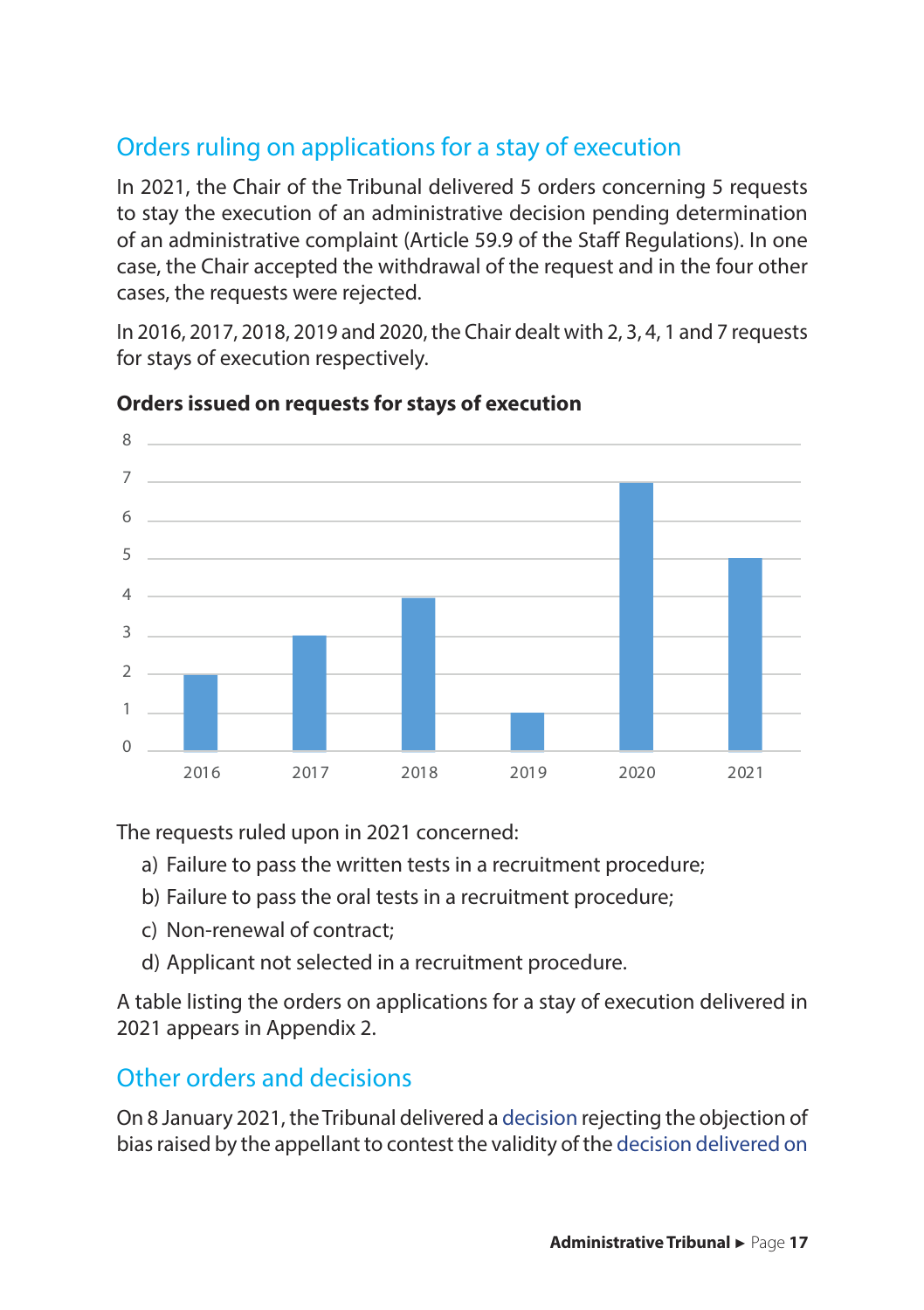<span id="page-18-0"></span>[30 November 2020](https://rm.coe.int/appeal-no-625-2019-james-brannan-iv-v-secretary-general-/1680a26027) in Appeal No. 625/2019 – James BRANNAN (IV) v. Secretary General of the Council of Europe.

In 2021, the Chair decided to grant anonymity in two cases (Appeal No. 673/2021 – C v. Governor of the Development Bank and application for a stay of execution No. 5/2021 – D v. Secretary General of the Council of Europe).

In 2021, no appeal was struck out off the list and no ruling of manifest inadmissibility or compensatory decision was adopted.

#### Appeals registered

In 2021, the Administrative Tribunal registered 2 appeals against the Secretary General of the Council of Europe and one against the Governor of the Development Bank.



#### **Number of appeals registered**

The appeals registered in 2021 concern the following issues:

- ► Challenge to a decision recognising total, permanent invalidity on the ground that the invalidity had arisen through the fault of the Administration because of psychological harassment;
- ► Request to annul the decision not to renew a staff member's fixed-term contract and to refuse to grant them protection in their official capacity;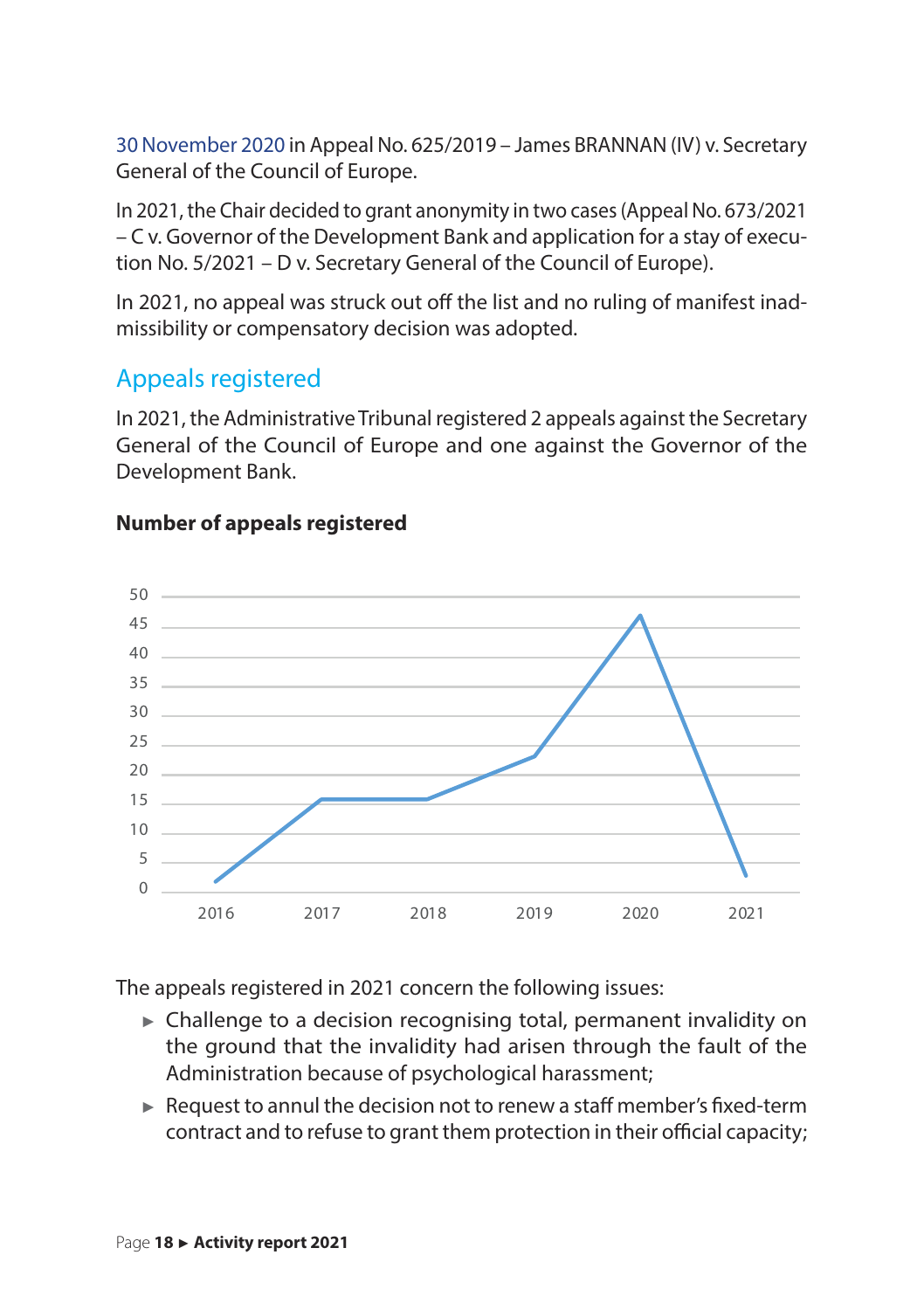$\blacktriangleright$  Request to annul the decision not to allow an applicant to take part in an external recruitment procedure.

No appeal was lodged in 2021 against the affiliated organisations (CCNR, HCCH and OTIF).

The list of appeals registered in 2021 appears in Appendix 3.

The Registry publishes on the Administrative Tribunal website all decisions, ordersstriking appeals off the list and rulings of manifest inadmissibility as soon as possible after they are delivered (the translation is available later). Should a decision or order not be available on the site, however, a copy may be requested from the Registry.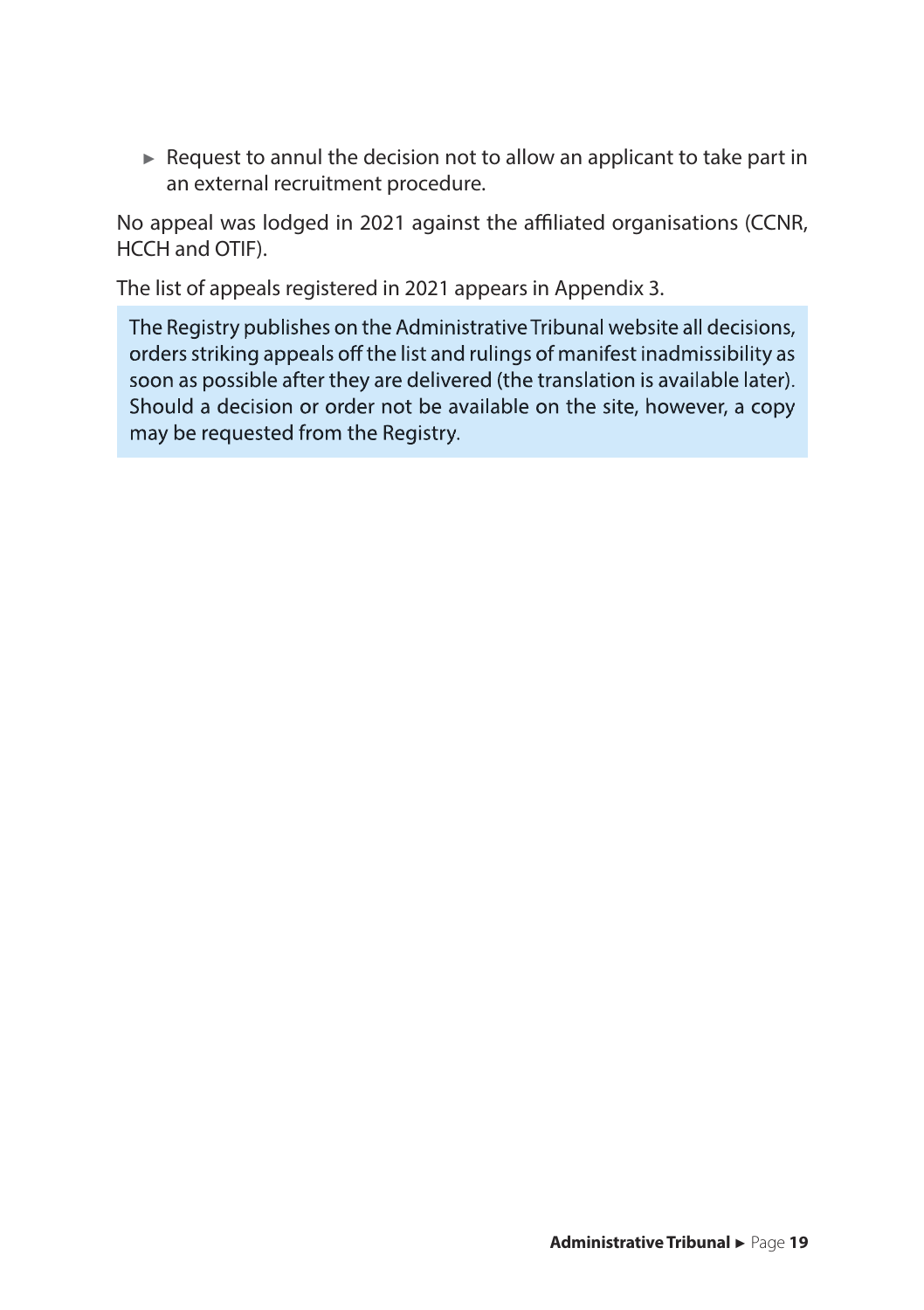## <span id="page-20-0"></span>**Appendices**

\*In the tables reproduced below in the appendices, in the "parties" column, the respondent is only shown if they are a body or organisation other than the Council of Europe.

#### **Appendix 1 – List of decisions delivered in 2021**

| No.      | Parties*              | <b>Subject of the appeal</b>                            |
|----------|-----------------------|---------------------------------------------------------|
| 640/2020 | PARSONS (V)           | Pension rights                                          |
| 641/2020 | ZARDI (VI)            | <b>JOINDER</b><br><b>UNFOUNDED</b>                      |
| 642/2020 | <b>O'LOUGHLIN</b>     |                                                         |
| 643/2020 | <b>PALMER</b>         |                                                         |
| 644/2020 | <b>BOHNER (VI)</b>    |                                                         |
| 645/2020 | PRIORE (II)           | Protection in case of harassment<br><b>INADMISSIBLE</b> |
| 646/2020 | <b>DE JONGE (III)</b> | Pension rights                                          |
| 647/2020 | <b>BABOCSAY (VII)</b> | <b>JOINDER</b><br><b>UNFOUNDED</b>                      |
| 648/2020 | <b>HARTIG (III)</b>   |                                                         |
| 649/2020 | <b>VERNEAU (II)</b>   | Pension rights<br><b>JOINDER</b><br><b>INADMISSIBLE</b> |
| 650/2020 | <b>LEVERTOVA</b>      | Appraisal<br><b>FOUNDED</b>                             |
| 651/2020 | B                     | Disciplinary measure<br><b>UNFOUNDED</b>                |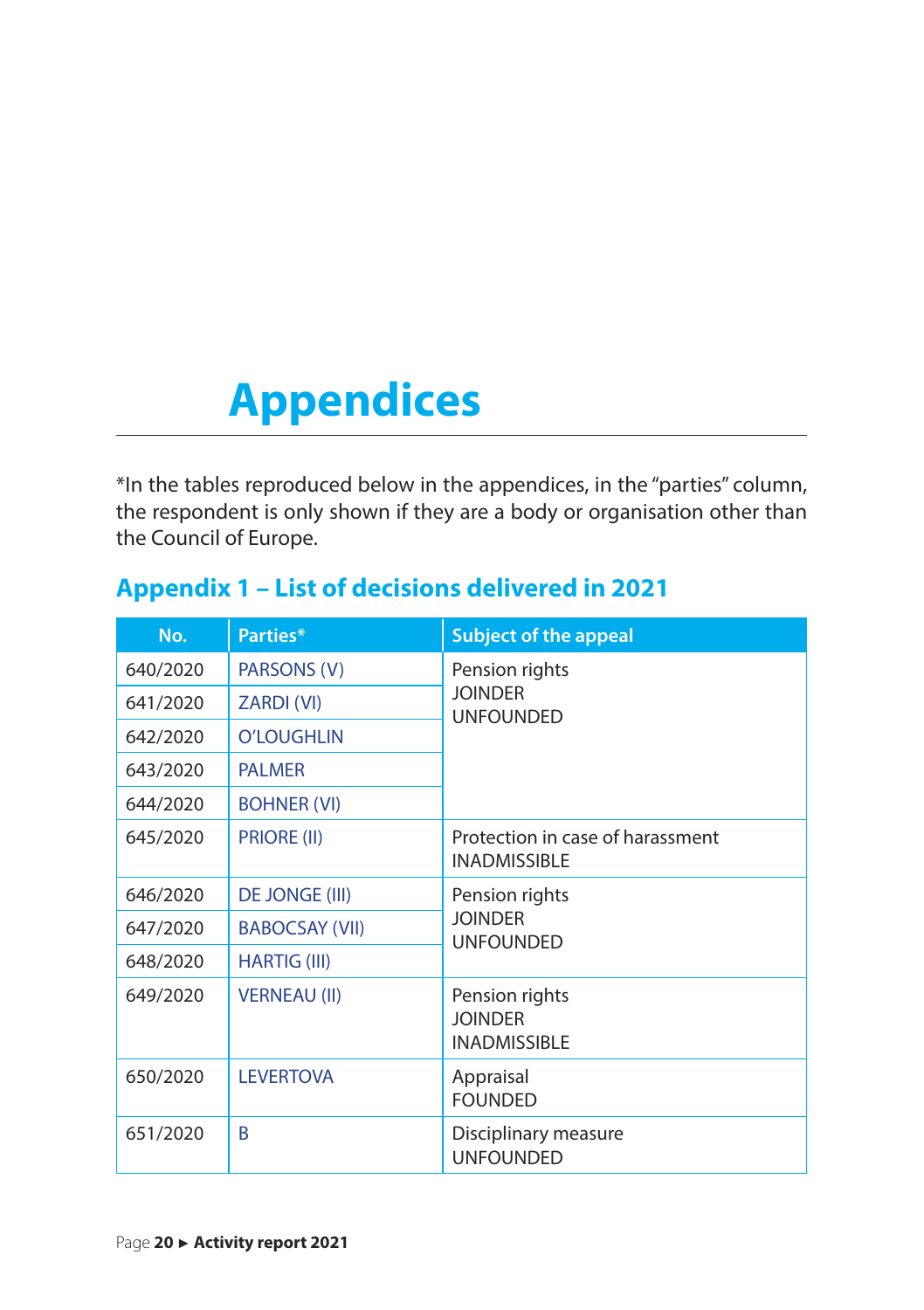| No.      | Parties*                 | <b>Subject of the appeal</b>                                                                                                                                   |  |
|----------|--------------------------|----------------------------------------------------------------------------------------------------------------------------------------------------------------|--|
| 652/2020 | DENU (IV)                | Pension rights<br><b>JOINDER</b><br><b>INADMISSIBLE</b>                                                                                                        |  |
| 653/2020 | <b>EMERY</b>             |                                                                                                                                                                |  |
| 654/2020 | <b>GRAS</b>              |                                                                                                                                                                |  |
| 655/2020 | <b>KLEIN</b>             |                                                                                                                                                                |  |
| 656/2020 | <b>MUÑOZ BOTELLA (I)</b> |                                                                                                                                                                |  |
| 657/2020 | <b>OLIVEIRA</b>          |                                                                                                                                                                |  |
| 658/2020 | <b>TAESCH</b>            |                                                                                                                                                                |  |
| 659/2020 | <b>TRAIN</b>             |                                                                                                                                                                |  |
| 660/2020 | <b>TROADEC</b>           |                                                                                                                                                                |  |
| 661/2020 | <b>BOHNER (VII)</b>      | Tax adjustment                                                                                                                                                 |  |
| 662/2020 | <b>CAGNOLATI</b>         | <b>JOINDER</b><br><b>ADMISSIBLE</b><br><b>UNFOUNDED</b>                                                                                                        |  |
| 664/2020 | <b>CARTWRIGHT</b>        | Pension rights<br><b>INADMISSIBI F</b>                                                                                                                         |  |
| 665/2020 | <b>YUKSEK (II)</b>       | No registration on a reserve list following<br>an external competition<br><b>FOUNDED</b>                                                                       |  |
| 666/2020 | <b>DALVY</b>             | Moral harassment compensation                                                                                                                                  |  |
| 667/2020 | <b>OCHOA-LLIDO</b>       | <b>JONCTION</b><br><b>UNFOUNDED</b>                                                                                                                            |  |
| 668/2020 | <b>KALOVSKA ROUSSOU</b>  | Decision not to recruit a former staff member<br>for the second phase of a project on which<br>she had been employed in the first phase<br><b>INADMISSIBLE</b> |  |
| 669/2020 | ROUABAA (I)              | Decision not to select the candidature of a staff<br>member following an internal competition<br><b>UNFOUNDED</b>                                              |  |
| 670/2020 | <b>WEIDMANN (II)</b>     | Scale of calculation of pension<br><b>UNFOUNDED</b>                                                                                                            |  |
| 671/2020 | <b>NECTOUX</b>           | Termination of contract at the end of a<br>probationary period<br><b>UNFOUNDED</b>                                                                             |  |
| 672/2020 | KOWALCZYK-KEDZIORA       | <b>Education allowance</b><br><b>INADMISSIBLE</b>                                                                                                              |  |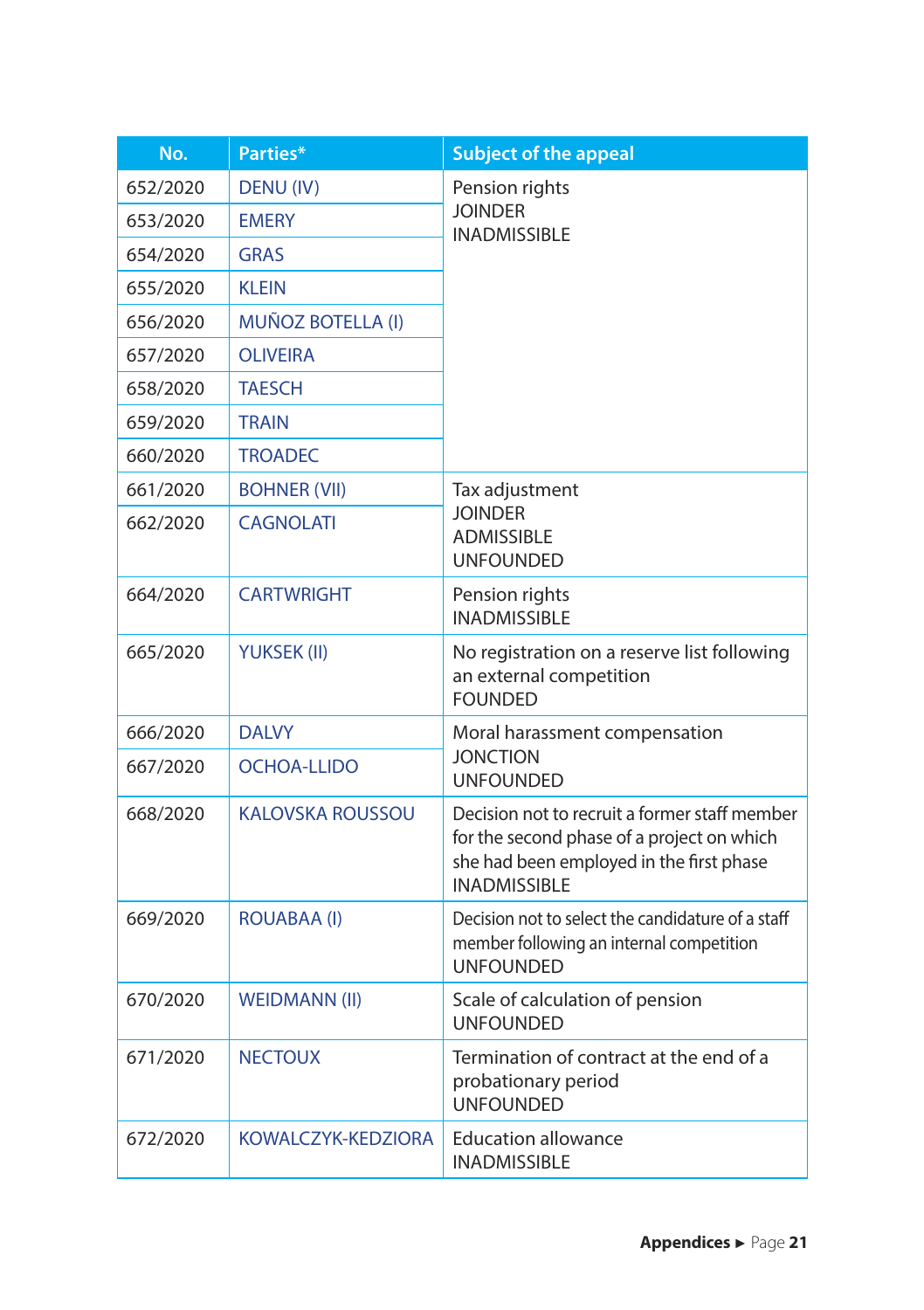#### <span id="page-22-0"></span>**Appendix 2 – List of orders ruling on applications for a stay of execution issued in 2021**

| No.    | Parties*                             | Theme / Subject of<br>the claim/the appeal                                   | Date of the order |
|--------|--------------------------------------|------------------------------------------------------------------------------|-------------------|
| 1/2021 | <b>Ramon PRIETO</b><br><b>SUAREZ</b> | <b>RECRUITMENT -</b><br>Failure to pass written<br>examination<br>WITHDRAWAL | 19/02/2021        |
| 2/2021 | A (II) v. CCNR                       | TERMINATION OF CONTRACT -<br>Non-renewal of contract<br><b>REJECTED</b>      | 22/03/2021        |
| 3/2021 | Ilknur<br>YUKSEK (V)                 | <b>RECRUITMENT -</b><br>Failure to pass interview<br><b>REJECTED</b>         | 11/05/2021        |
| 4/2021 | <b>Ourania BOTSI</b>                 | <b>RECRUITMENT -</b><br>Rejection of an application<br><b>REJECTED</b>       | 10/06/2021        |
| 5/2021 | D                                    | TERMINATION OF CONTRACT -<br>Non-renewal of contract<br><b>REJECTED</b>      | 23/12/2021        |

#### **Appendix 3 – List of appeals registered in 2021**

| No.      | Parties*                                        | Subject of the appeal                                                                      |
|----------|-------------------------------------------------|--------------------------------------------------------------------------------------------|
| 673/2021 | C v. Governor of the<br><b>Development Bank</b> | Invalidity attributable to the<br>Administration due to a situation<br>of moral harassment |
| 674/2021 | <b>MENDEZ CARVALHO</b>                          | Non-renewal of a contract of<br>employment                                                 |
| 675/2021 | <b>ROUABAA (II)</b>                             | Application for an external<br>competition                                                 |